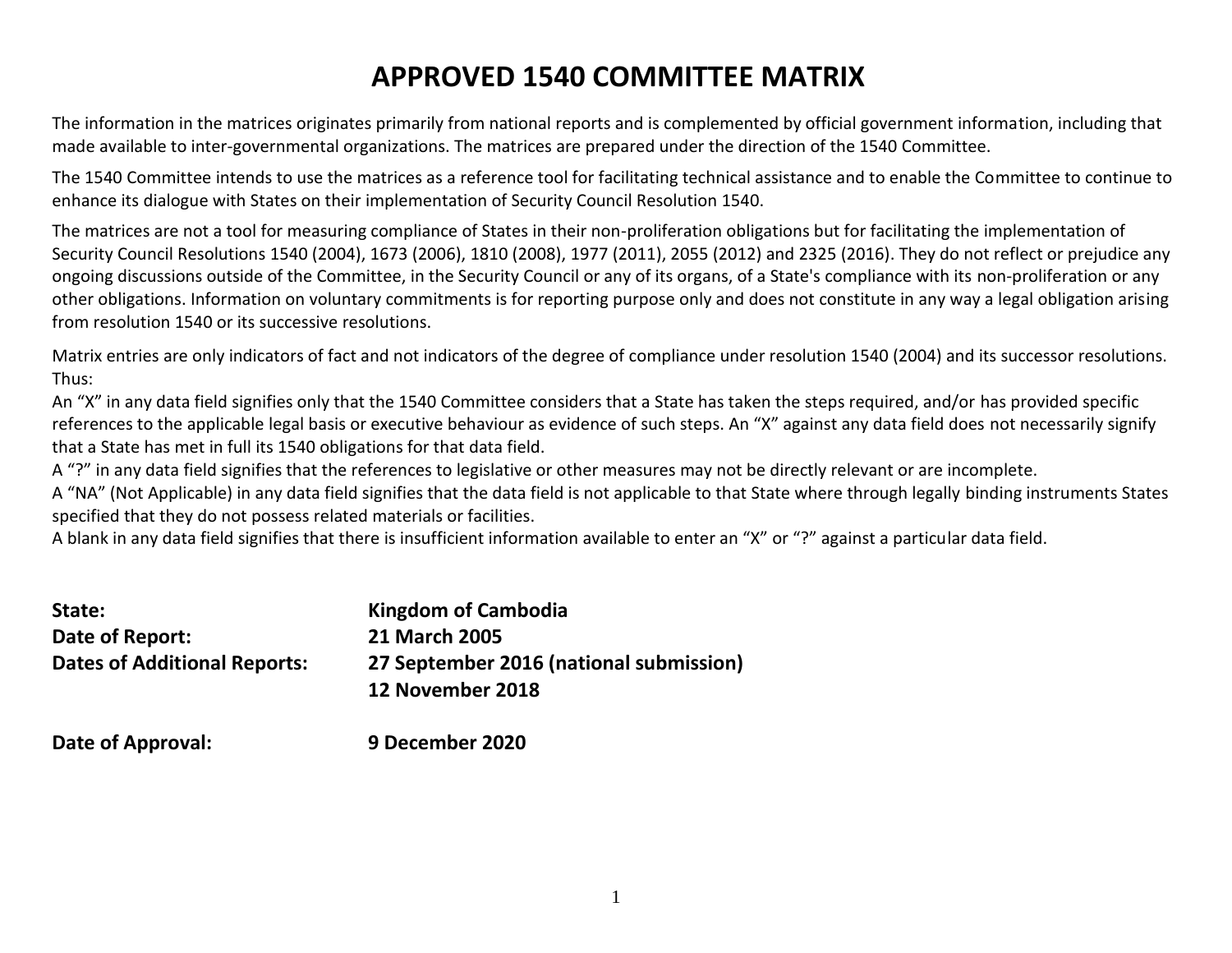## **I. OP 1 and related matters from OP 5, OP 8 (a), (b), (c) and OP10**

|                | <b>Adherence to legally binding</b><br>instruments, membership of<br>organisations, participation<br>in arrangements and<br>statements made. | Relevant information (i.e., signing, deposit of instrument of accession, ratification, etc)          | <b>Remarks</b><br>(information<br>refers to the<br>page of the<br><b>English version of</b><br>the national<br>report or an<br>official web site) |
|----------------|----------------------------------------------------------------------------------------------------------------------------------------------|------------------------------------------------------------------------------------------------------|---------------------------------------------------------------------------------------------------------------------------------------------------|
| 1              | Nuclear Non-<br><b>Proliferation Treaty</b><br>(NPT)                                                                                         | Deposit on 2 June 1972                                                                               |                                                                                                                                                   |
| $\overline{2}$ | Nuclear Weapons Free<br>Zone/ Protocol(s)                                                                                                    | Southeast Asia Nuclear-Weapon-Free Zone Treaty (SEANWFZ) (the Bangkok Treaty): Deposit 27 March 1997 |                                                                                                                                                   |
| $\overline{3}$ | International<br>Convention for the<br>Suppression of Acts of<br><b>Nuclear Terrorism</b>                                                    | Signed on 7 December 2006                                                                            |                                                                                                                                                   |
| $\overline{4}$ | Convention on Physical<br>Protection of Nuclear<br>Material (CPPNM)                                                                          | Deposit on 4 August 2006                                                                             |                                                                                                                                                   |
| 5              | 2005 Amendment to the<br><b>CPPNM</b>                                                                                                        |                                                                                                      |                                                                                                                                                   |
| 6              | Comprehensive Nuclear-<br>Test-Ban Treaty (CTBT)<br>(not in force)                                                                           | Deposit on 10 November 2000                                                                          |                                                                                                                                                   |
| $\overline{7}$ | <b>Chemical Weapons</b><br>Convention (CWC)                                                                                                  | Deposit on 19 July 2005                                                                              |                                                                                                                                                   |
| 8              | <b>Biological Weapons</b><br>Convention (BWC)                                                                                                | Deposit on 3 March 1983                                                                              |                                                                                                                                                   |
| 9              | Geneva Protocol of 1925                                                                                                                      | Deposit on 15 March 1983                                                                             |                                                                                                                                                   |
| 10             | 1997 International<br>Convention for the<br><b>Suppression of Terrorist</b><br><b>Bombings</b>                                               | Deposit on 31 July 2006                                                                              |                                                                                                                                                   |
| 11             | 1999 International<br>Convention for the<br>Suppression of the<br><b>Financing of Terrorism</b>                                              | Deposit on 12 December 2005                                                                          |                                                                                                                                                   |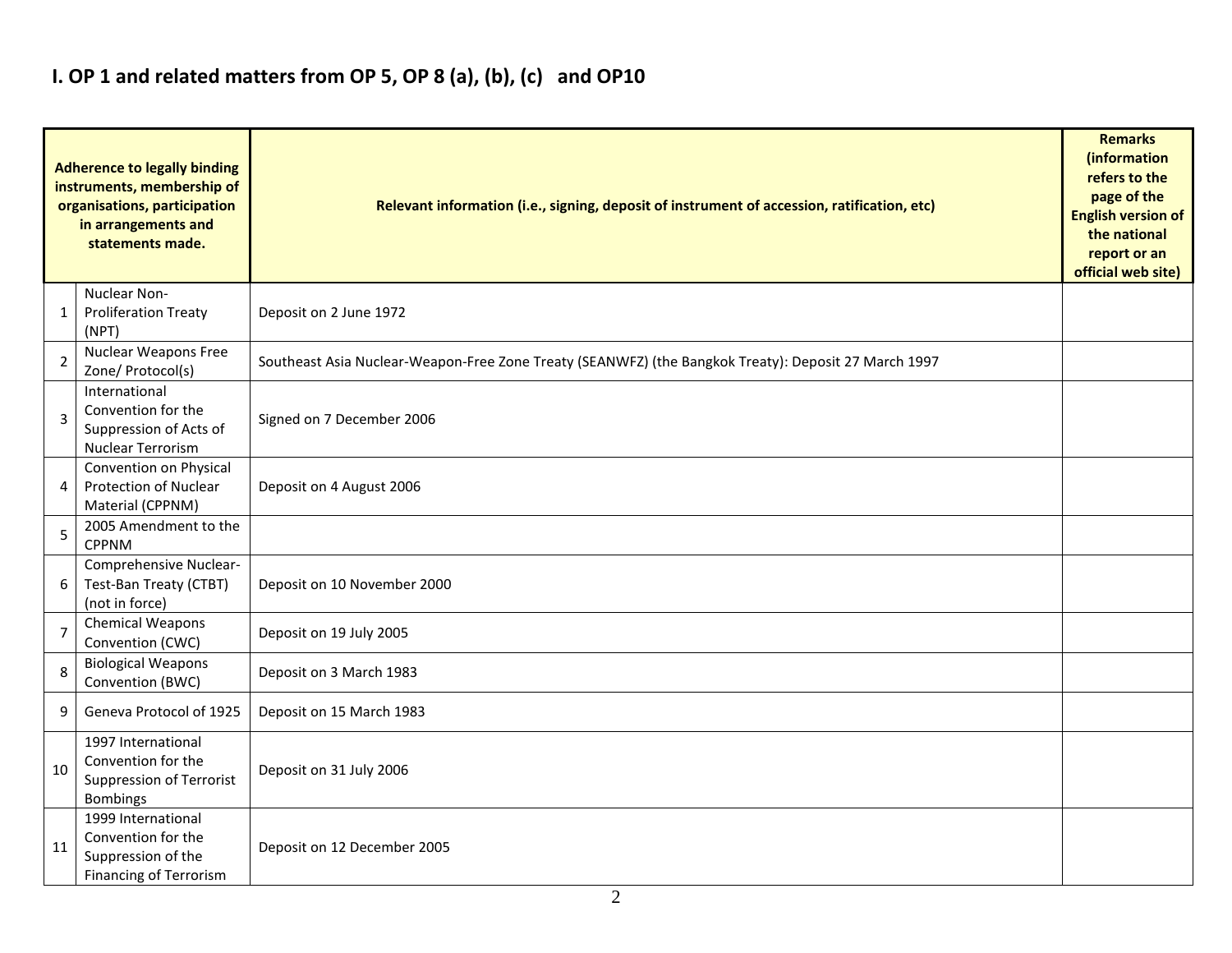|    | 2005 Protocol to the        |                                                                                                                  |  |
|----|-----------------------------|------------------------------------------------------------------------------------------------------------------|--|
|    | Convention for the          |                                                                                                                  |  |
| 12 | suppression of unlawful     |                                                                                                                  |  |
|    | acts against the safety of  |                                                                                                                  |  |
|    | maritime navigation         |                                                                                                                  |  |
|    | 2005 Protocol to the        |                                                                                                                  |  |
|    | Protocol for the            |                                                                                                                  |  |
| 13 | suppression of unlawful     |                                                                                                                  |  |
|    | acts against the safety of  |                                                                                                                  |  |
|    | fixed platforms located     |                                                                                                                  |  |
|    | on the continental shelf    |                                                                                                                  |  |
|    | 2010 Convention on the      |                                                                                                                  |  |
|    | Suppression of Unlawful     |                                                                                                                  |  |
| 14 | Acts Relating to            |                                                                                                                  |  |
|    | <b>International Civil</b>  |                                                                                                                  |  |
|    | Aviation                    |                                                                                                                  |  |
|    | Other relevant regional     |                                                                                                                  |  |
| 15 | legally binding             | ASEAN Convention on Counter Terrorism: Deposit 28 June 2010                                                      |  |
|    | instruments                 |                                                                                                                  |  |
| 16 | <b>International Atomic</b> | Since 23 November 2009                                                                                           |  |
|    | Energy Agency (IAEA)        |                                                                                                                  |  |
| 17 | Directly relevant           | Proliferation Security Initiative (PSI)                                                                          |  |
|    | Arrangements                | Partner of Global Initiative to Combat Nuclear Terrorism (GICNT)                                                 |  |
|    |                             |                                                                                                                  |  |
|    | Statement on non-           |                                                                                                                  |  |
| 18 | provision of WMD and        |                                                                                                                  |  |
|    | related materials to        |                                                                                                                  |  |
|    | non-State actors            |                                                                                                                  |  |
|    |                             | The World Customs Organization (WCO) and its Framework of Standards to Secure and Facilitate Global Trade (SAFE) |  |
|    |                             | Programme                                                                                                        |  |
|    |                             | <b>INTERPOL</b>                                                                                                  |  |
|    | Membership in relevant      | World Health Organization (WHO)                                                                                  |  |
| 19 | international, regional     | World Organisation for Animal Health (OIE)                                                                       |  |
|    | or sub-regional             | International Maritime Organization (IMO)                                                                        |  |
|    | organisations               | The Association of Southeast Asian Nations (ASEAN)                                                               |  |
|    |                             | <b>ASEAN Regional Forum (ARF)</b>                                                                                |  |
|    |                             | Asia/Pacific Group on Money Laundering (APG)                                                                     |  |
|    |                             |                                                                                                                  |  |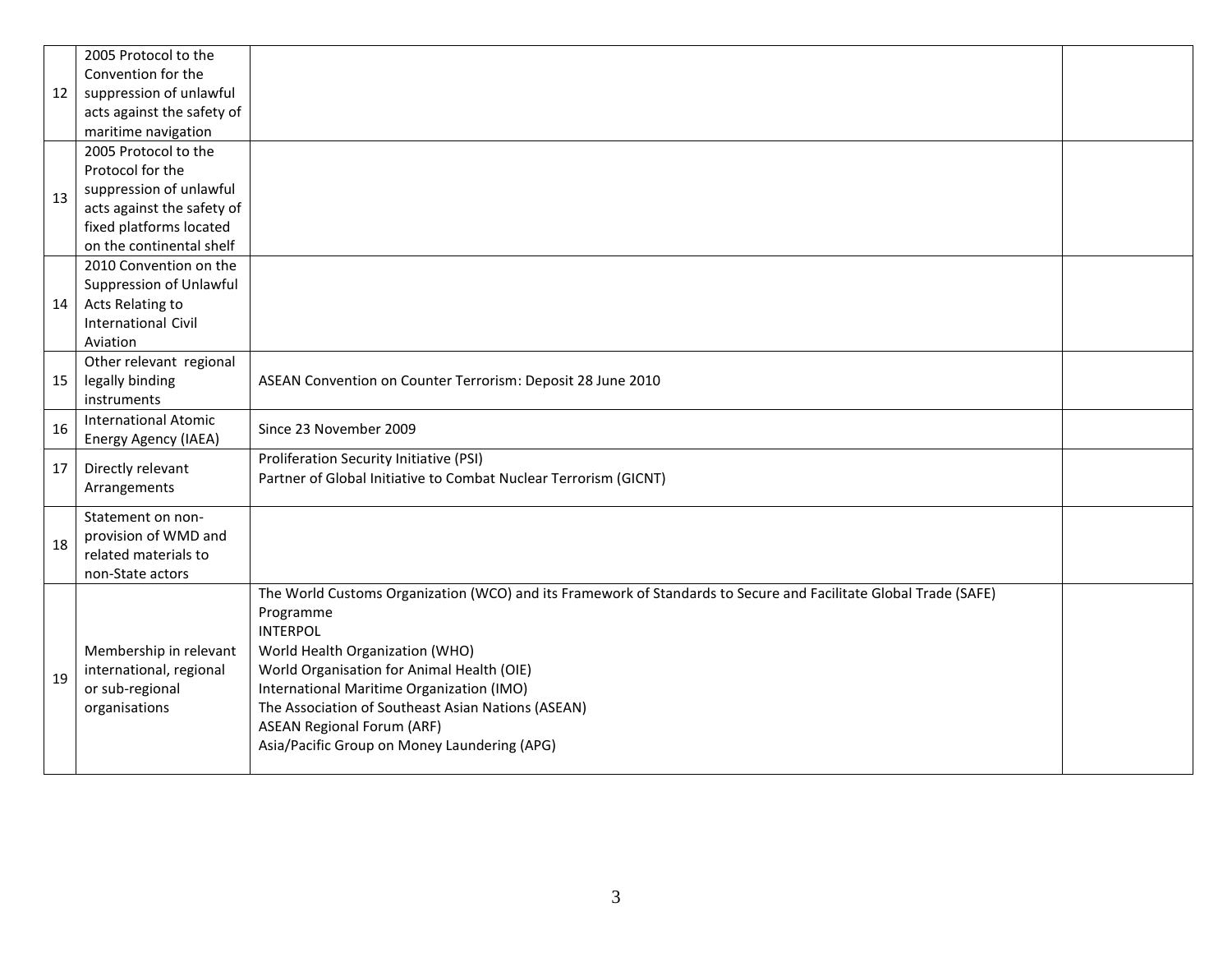### **II. OP 2 - Nuclear Weapons (NW), Chemical Weapons (CW) and Biological Weapons (BW)**

| <b>National legislation which</b><br>prohibits persons or entities |                                                         |   |                                                   |              | <b>National legal framework</b>                                                                                                                                                                                                                                                                                                                                                                                                                                                 |                |                                        |                           | <b>Enforcement and civil/criminal penalties</b>                                                                                                                                                                                                                                                                                                                                                                                     |                |
|--------------------------------------------------------------------|---------------------------------------------------------|---|---------------------------------------------------|--------------|---------------------------------------------------------------------------------------------------------------------------------------------------------------------------------------------------------------------------------------------------------------------------------------------------------------------------------------------------------------------------------------------------------------------------------------------------------------------------------|----------------|----------------------------------------|---------------------------|-------------------------------------------------------------------------------------------------------------------------------------------------------------------------------------------------------------------------------------------------------------------------------------------------------------------------------------------------------------------------------------------------------------------------------------|----------------|
|                                                                    | to engage in one of the<br>following activities and its |   | $X$ /?<br>$\mathbf c$<br>$\mathbf{B}$<br><b>N</b> |              | Source document of national implementation                                                                                                                                                                                                                                                                                                                                                                                                                                      | N.             | $X$ /?<br>$\mathbf{C}$<br>$\mathbf{B}$ |                           | <b>Source document</b>                                                                                                                                                                                                                                                                                                                                                                                                              | <b>Remarks</b> |
| enforcement                                                        |                                                         |   | <b>w</b> w                                        | W            | law                                                                                                                                                                                                                                                                                                                                                                                                                                                                             | w <sub>l</sub> |                                        | $W$ $W$                   |                                                                                                                                                                                                                                                                                                                                                                                                                                     |                |
| $\mathbf{1}$                                                       | manufacture                                             | X | X                                                 | X            | NW/CW/BW:<br>Constitution 1993 as amended in 2015: Article<br>54: The manufacturing, use and storage of<br>nuclear, chemical or biological weapons are<br>absolutely prohibited.<br>Law on the Prohibition of Chemical, Nuclear,<br>Biological and Radiological Weapons 2009:<br>Article 1, 7 and 8<br>Law on Counter Terrorism 2007:<br>Chapter 6 Part 4 Article 45 on Manufacture<br>Law on The Management of Weapons,<br>Explosives and Ammunition 2005: Article 3 and<br>23 | X              | Χ                                      | $\mathsf{X}$              | NW/CW/BW:<br>Law on the Prohibition of Chemical, Nuclear,<br>Biological and Radiological Weapons 2009:<br>Chapter XI on Offences and Penalties, Article<br>$26 - 30$<br>Law on Counter Terrorism 2007: Chapter 6 Part<br>4 Article 45<br>Law on The Management of Weapons,<br>Explosives and Ammunition of 2005, Article 19-<br>24.                                                                                                 |                |
| $\overline{2}$                                                     | acquire                                                 | X | X.                                                | $\mathsf{X}$ | NW/CW/BW:<br>Law on the Prohibition of Chemical, Nuclear,<br>Biological and Radiological Weapons 2009:<br>Article 1, 7and 8<br>Law on The Management of Weapons,<br>Explosives and Ammunition 2005: Article 2 on<br>"equipping" and "purchase"<br>NW:<br>Law on Counter Terrorism 2007:<br>Part 4 Article 40 on receive, protect nuclear<br>material and Article 42 on "Fraudulently<br>obtaining nuclear material"                                                             | X              | X                                      | $\boldsymbol{\mathsf{X}}$ | NW/CW/BW:<br>Law on the Prohibition of Chemical, Nuclear,<br>Biological and Radiological Weapons 2009:<br>Chapter XI on Offences and Penalties, Article<br>26-30<br>Law on The Management of Weapons,<br>Explosives and Ammunition of 2005, Article 19-<br>24.<br>NW:<br>Law on Counter Terrorism 2007:<br>Part 4 Article 40 on receive, protect nuclear<br>material and Article 42 on "Fraudulently<br>obtaining nuclear material" |                |
| 3                                                                  | possess                                                 | X | X                                                 | $\mathsf{X}$ | NW/CW/BW:<br>Law on the Prohibition of Chemical, Nuclear,<br>Biological and Radiological Weapons 2009:<br>Article 1, 7 and 8 on prohibition<br>Law on Counter Terrorism 2007: Chapter 6                                                                                                                                                                                                                                                                                         | X              | X                                      | X                         | NW/CW/BW:<br>Law on the Prohibition of Chemical, Nuclear,<br>Biological and Radiological Weapons 2009:<br>Chapter XI on Offences and Penalties, Article<br>$26 - 30$                                                                                                                                                                                                                                                                |                |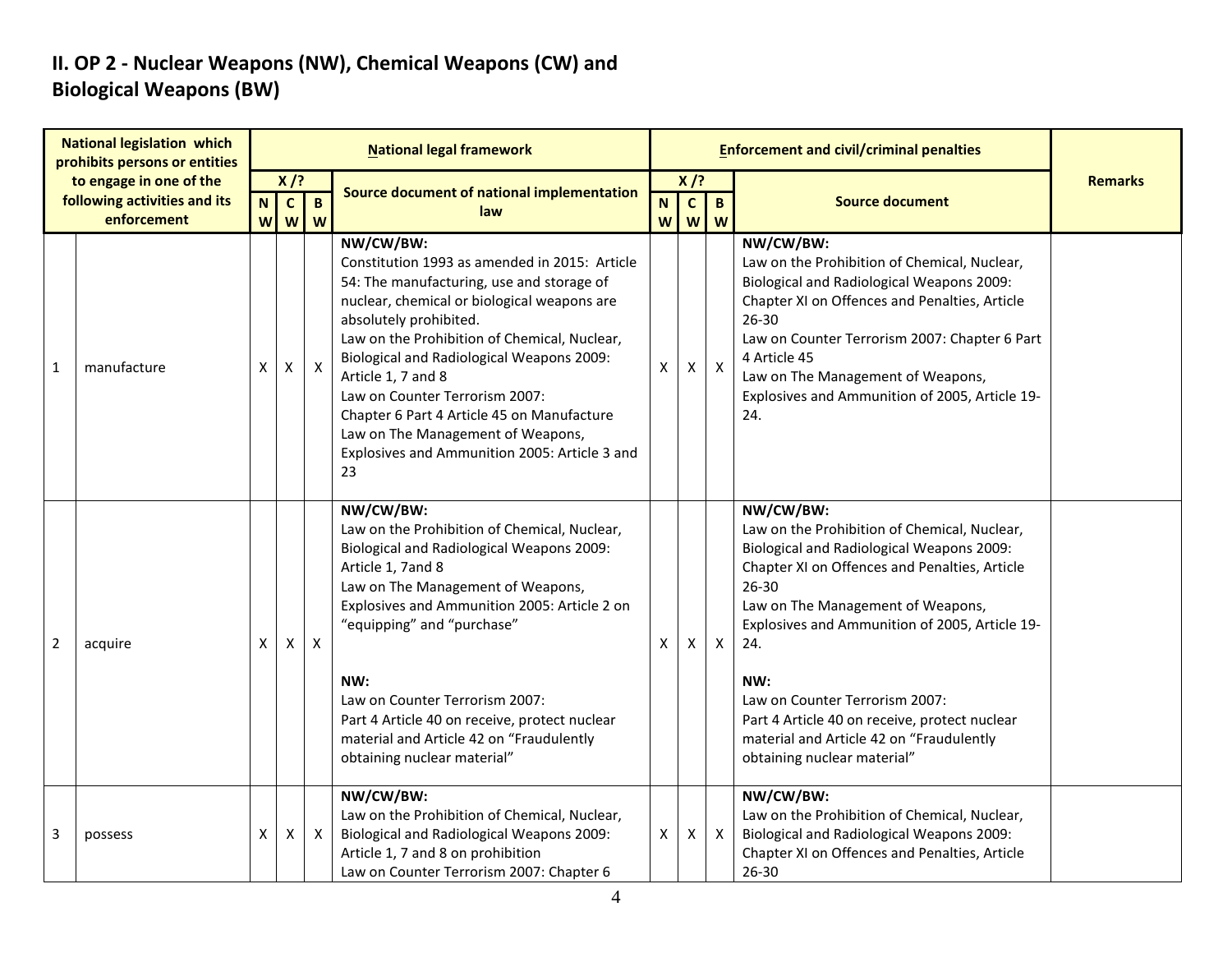|   |           |   |   |              | Part 4 Article 45 on possess<br>Law on The Management of Weapons,<br>Explosives and Ammunition 2005: Article 2 on<br>possess                                                                                                                                                                                                                                                                                                                                                         |   |    |              | Law on Counter Terrorism 2007: Chapter 6<br>Part 4 Article 45 on possess<br>Law on The Management of Weapons,<br>Explosives and Ammunition of 2005, Art 19-24.<br>Cambodia Criminal Code Art 64                                                                                                                                                          |
|---|-----------|---|---|--------------|--------------------------------------------------------------------------------------------------------------------------------------------------------------------------------------------------------------------------------------------------------------------------------------------------------------------------------------------------------------------------------------------------------------------------------------------------------------------------------------|---|----|--------------|----------------------------------------------------------------------------------------------------------------------------------------------------------------------------------------------------------------------------------------------------------------------------------------------------------------------------------------------------------|
| 4 | develop   | X | X | $\mathsf{X}$ | NW/CW/BW:<br>Law on the Prohibition of Chemical, Nuclear,<br>Biological and Radiological Weapons 2009:<br>Article 1, 7 and 8 on processing<br>Law on Counter Terrorism 2007: Chapter 6<br>Part 4 Article 45                                                                                                                                                                                                                                                                          | x | X. | X            | NW/CW/BW:<br>Law on the Prohibition of Chemical, Nuclear,<br>Biological and Radiological Weapons 2009:<br>Chapter XI on Offences and Penalties, Article<br>$26 - 30$<br>Law on Counter Terrorism 2007: Chapter 6<br>Part 4 Article 45                                                                                                                    |
|   |           |   |   |              | CW:<br>Law on The Management of Weapons,<br>Explosives and Ammunition of 2005: Chemical<br>Weapons                                                                                                                                                                                                                                                                                                                                                                                   |   |    |              | CW:<br>Law on The Management of Weapons,<br>Explosives and Ammunition of 2005, Art. 19-<br>24.                                                                                                                                                                                                                                                           |
| 5 | transport | X | X | X            | NW/CW/BW:<br>Law on the Prohibition of Chemical, Nuclear,<br>Biological and Radiological Weapons 2009:<br>Article 1, 7 and 8<br>Law on Counter Terrorism 2007: Chapter 6<br>Part 4 Article 45<br>Law on The Management of Weapons,<br>Explosives and Ammunition 2005: Article 2 on<br>"carrying and transport" and Article 14<br>NW:<br>Circular No. 08 SR 97 of 15 August 1997, of the<br>Ministry of Justice on ownership, use,<br>concealment and transport of illegal explosives | X | X. | $\mathsf{X}$ | NW/CW/BW:<br>Law on the Prohibition of Chemical, Nuclear,<br>Biological and Radiological Weapons 2009:<br>Chapter XI on Offences and Penalties, Article<br>$26 - 30$<br>Law on Counter Terrorism 2007: Chapter 6<br>Part 4 Article 45<br>Law on The Management of Weapons,<br>Explosives and Ammunition of 2005, Articles<br>19-24                       |
| 6 | transfer  | X | X | $\mathsf{X}$ | NW/CW/BW:<br>Law on the Prohibition of Chemical, Nuclear,<br>Biological and Radiological Weapons 2009:<br>Article 1, 7 and 8<br>Law on Counter Terrorism 2007. Chapter 6 Part<br>4 Article 45 on sell and transfers<br>Law on The Management of Weapons,<br>Explosives and Ammunition 2005: Article 2 on<br>sale and trading, loan and transfer                                                                                                                                      | X | X  | $\mathsf{X}$ | NW/CW/BW:<br>Law on the Prohibition of Chemical, Nuclear,<br>Biological and Radiological Weapons 2009:<br>Chapter XI on Offences and Penalties, Article<br>$26 - 30$<br>Law on Counter Terrorism 2007: Chapter 6<br>Part 4 Article 45 on sell and transfers<br>Law on The Management of Weapons,<br>Explosives and Ammunition of 2005, Articles<br>19-24 |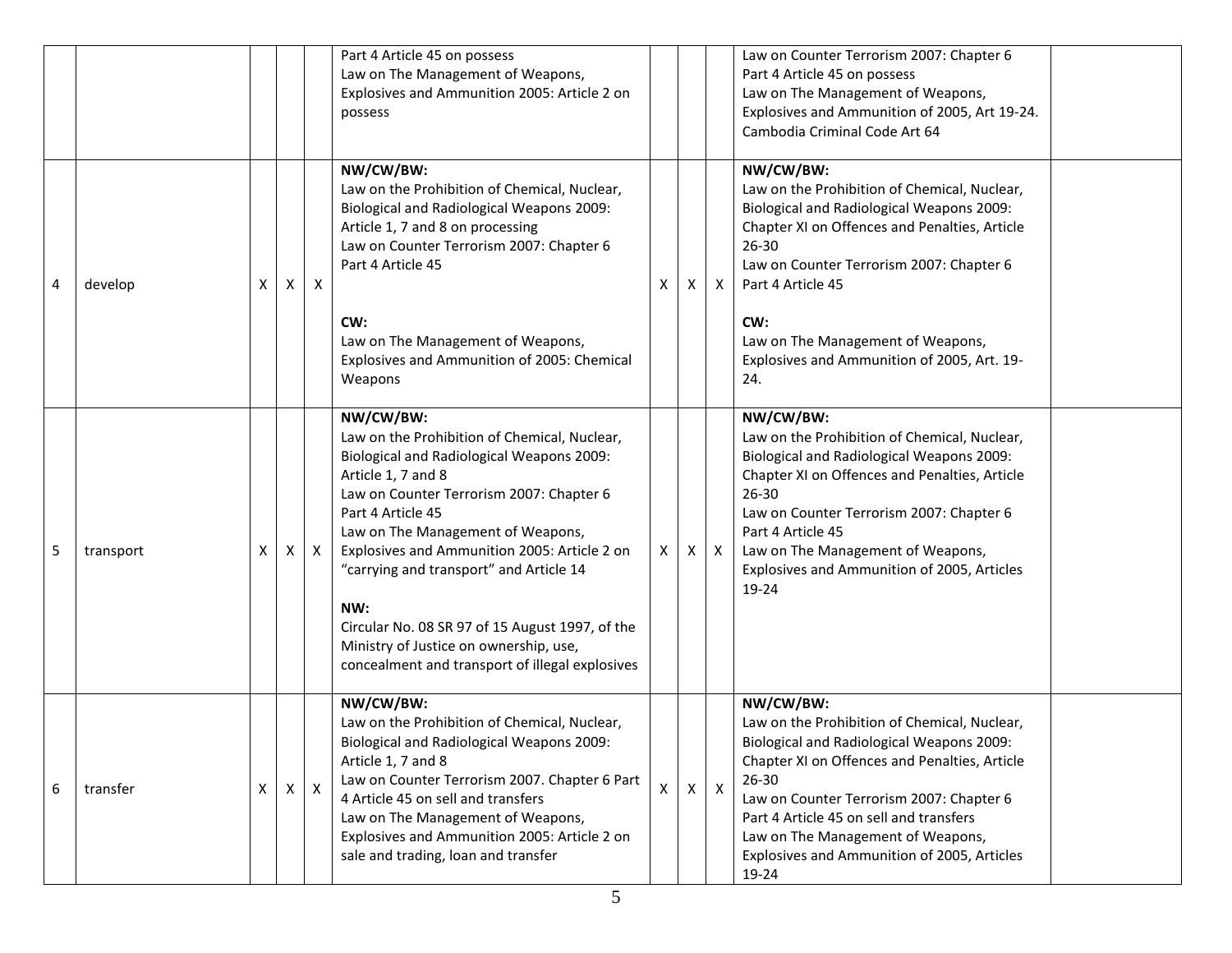|                |                                                                    |              |              |              | BW:<br>The Law on the Management of<br>Pharmaceuticals 1996: Articles 6 and 8 on<br>trade                                                                                                                                                                                                                                                  |   |              |                           | BW:<br>The Law on the Management of<br>Pharmaceuticals 1996: Article 10-13                                                                                                                                                                                                                                                                                                                                 |  |
|----------------|--------------------------------------------------------------------|--------------|--------------|--------------|--------------------------------------------------------------------------------------------------------------------------------------------------------------------------------------------------------------------------------------------------------------------------------------------------------------------------------------------|---|--------------|---------------------------|------------------------------------------------------------------------------------------------------------------------------------------------------------------------------------------------------------------------------------------------------------------------------------------------------------------------------------------------------------------------------------------------------------|--|
| $\overline{7}$ | use                                                                | X            | X            | $\mathsf{X}$ | NW/CW/BW:<br>Constitution, Chapter 4, Article 54<br>Law on the Prohibition of Chemical, Nuclear,<br>Biological and Radiological Weapons 2009:<br>Article 1, 7 and 8<br>Law on Counter Terrorism 2007: Chapter 6<br>Part 4 Article 45<br>Law on The Management of Weapons,<br>Explosives and Ammunition 2005: Article 2 on<br>"utilization" | X | Χ            | $\mathsf{X}$              | NW/CW/BW:<br>Law on the Prohibition of Chemical, Nuclear,<br>Biological and Radiological Weapons 2009:<br>Chapter XI on Offences and Penalties, Article<br>$26 - 30$<br>Law on Counter Terrorism 2007: Chapter 6<br>Part 4 Article 45<br>BW:<br>Law on the Punishment of Acts of Terrorism of<br>1992, Art. 3<br>Law on The Management of Weapons,<br>Explosives and Ammunition of 2005, Articles<br>19-24 |  |
| 8              | attempt to engage in<br>abovementioned<br>activities               | $\mathsf{X}$ | X            | $\mathsf{X}$ | NW/CW/BW:<br>Law on Counter Terrorism 2007:<br>Chapter 1 Article 4                                                                                                                                                                                                                                                                         | Χ | $\mathsf{X}$ | $\boldsymbol{\mathsf{X}}$ | NW/CW/BW:<br>Law on Counter Terrorism 2007:<br>Chapter 1 Article 4                                                                                                                                                                                                                                                                                                                                         |  |
| 9              | participate as an<br>accomplice in<br>abovementioned<br>activities | $\times$     | X            | $\mathsf{X}$ | NW/CW/BW:<br>Law on Counter Terrorism 2007:<br>Chapter 1 Article 6                                                                                                                                                                                                                                                                         | X | Χ            | X                         | NW/CW/BW:<br>Law on Counter Terrorism 2007:<br>Chapter 1 Article 6                                                                                                                                                                                                                                                                                                                                         |  |
| 10             | assist in<br>abovementioned<br>activities                          | X            | $\mathsf{X}$ | $\mathsf{X}$ | NW/CW/BW:<br>Law on Counter Terrorism 2007:<br>Chapter 1 Article 6<br>Chapter 11 Part 1 Articles 76-77                                                                                                                                                                                                                                     | X | X            | $\mathsf{X}$              | NW/CW/BW:<br>Law on Counter Terrorism 2007:<br>Chapter 1 Article 6<br>Chapter 11 Part 1 Articles 76-77                                                                                                                                                                                                                                                                                                     |  |
| 11             | finance<br>abovementioned<br>activities                            | $\times$     | X            | $\mathsf{X}$ | NW/CW/BW:<br>Law on Counter Terrorism 2007:<br>Chapter 1 Article 3 Sub-article 4, Article 6<br>Chapter 11 Part 1 Articles 76-77<br>Law on Anti-Money Laundering and Combating<br>the Financing of Terrorism of 2007, Articles 20-<br>25, 28-30 on FIU                                                                                      | X | X            | $\mathsf{X}$              | NW/CW/BW:<br>Law on Counter Terrorism 2007:<br>Chapter 1 Article 6<br>Chapter 11 Part 1 Articles 76-77<br>Law on Anti-Money Laundering and Combating<br>the Financing of Terrorism of 2007, Articles 20-<br>25, 28-30 on FIU                                                                                                                                                                               |  |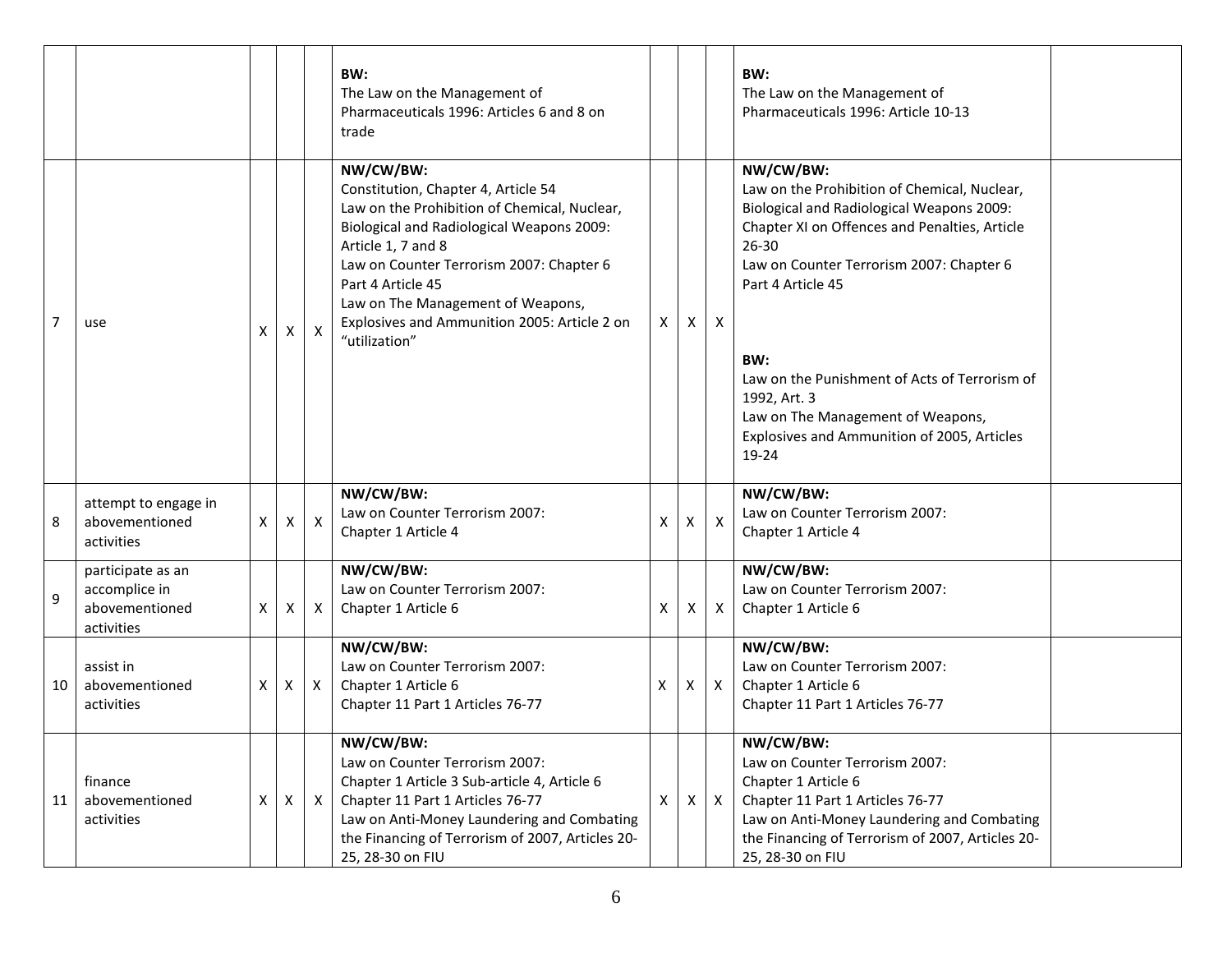| 12 | abovementioned<br>activities related to<br>means of delivery <sup>1</sup> |  | $X \mid X$ | NW/CW/BW:<br>Law on Counter Terrorism 2007: Chapter 6<br>Part 4 Article 45 on control of nuclear,<br>chemical and biological weapons or the means<br>of delivery of such a weapon | X | $\mathbf{v}$ | NW/CW/BW:<br>Law on Counter Terrorism 2007: Chapter 6<br>Part 4 Article 45 on control of nuclear,<br>chemical and biological weapons or the means<br>of delivery of such a weapon |  |
|----|---------------------------------------------------------------------------|--|------------|-----------------------------------------------------------------------------------------------------------------------------------------------------------------------------------|---|--------------|-----------------------------------------------------------------------------------------------------------------------------------------------------------------------------------|--|

1. Means of delivery: missiles, rockets and other unmanned systems capable of delivering nuclear, chemical, or biological weapons that are specially designed for such use.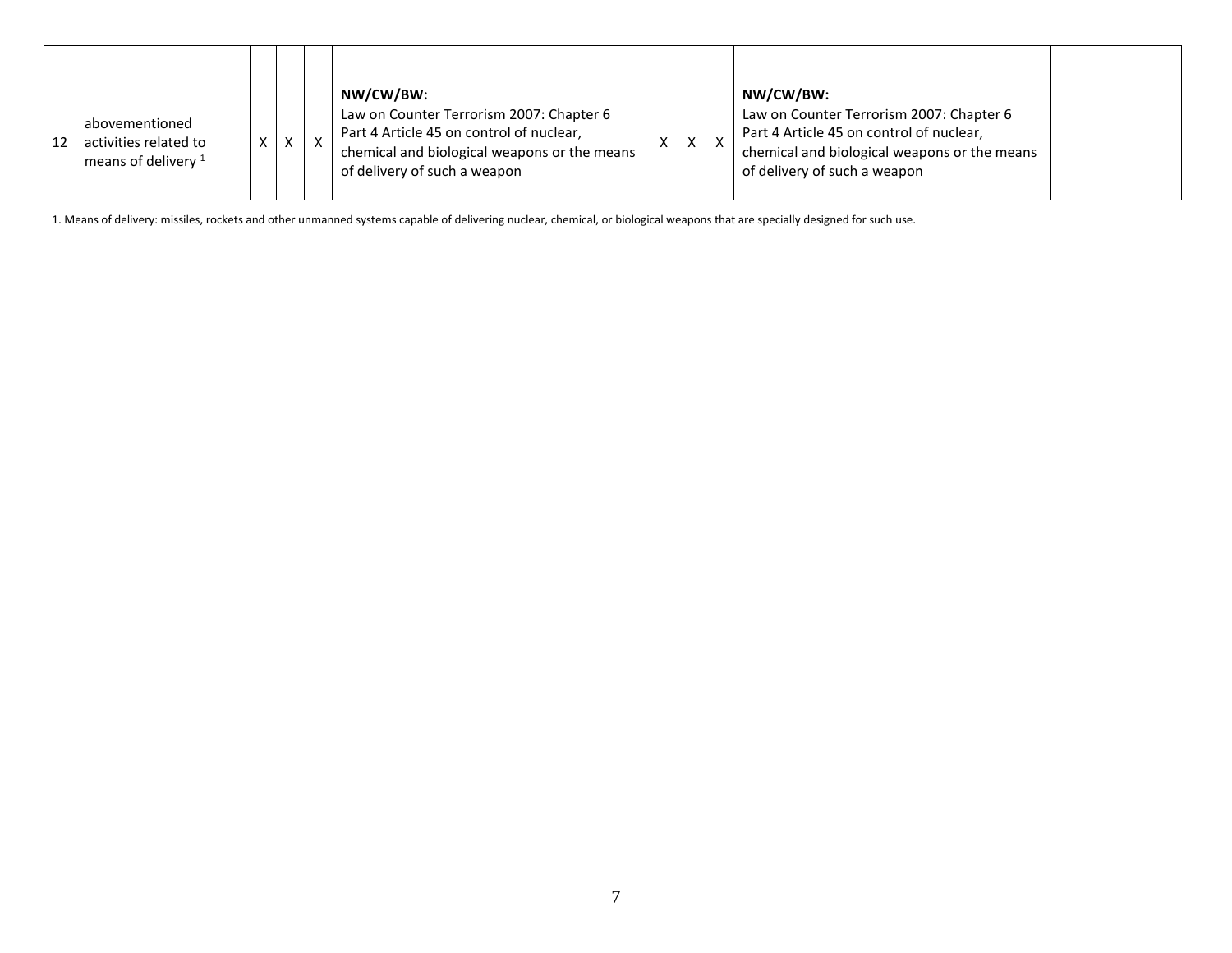#### **III. OP 3 (a) and (b) - Account for/Secure/Physically protect NW, CW and BW, including Related Materials <sup>2</sup>**

| <b>Measures to establish</b><br>domestic controls to |                                                                                                                |   |                               |                             | National legal and/or regulatory framework                                                                                                                                                                                                                                                                                           |   |                                                                      |              | <b>Enforcement and civil/criminal penalties</b>                                                                                                                                                                                                                                                                       |                |
|------------------------------------------------------|----------------------------------------------------------------------------------------------------------------|---|-------------------------------|-----------------------------|--------------------------------------------------------------------------------------------------------------------------------------------------------------------------------------------------------------------------------------------------------------------------------------------------------------------------------------|---|----------------------------------------------------------------------|--------------|-----------------------------------------------------------------------------------------------------------------------------------------------------------------------------------------------------------------------------------------------------------------------------------------------------------------------|----------------|
|                                                      | prevent the proliferation of<br>NW, CW, BW, and their<br>means of delivery; controls<br>over related materials | N | $X$ /?<br>$\mathbf{C}$<br>w w | $\mathbf{B}$<br>W<br>$\ast$ | <b>Source document</b>                                                                                                                                                                                                                                                                                                               |   | $X$ /?<br>$\mathbf{C}$<br>$\mathbf{B}$<br>$\mathbf N$<br>W<br>W<br>W |              | <b>Source document</b>                                                                                                                                                                                                                                                                                                | <b>Remarks</b> |
| $\mathbf{1}$                                         | Measures to account<br>for production                                                                          | X | X                             | X                           | NW/CW/BW:<br>Law on the Prohibition of Chemical, Nuclear,<br><b>Biological and Radiological Weapons 2009:</b><br>Articles 8, 9, 28 and its sub-decree 2011<br>NW:<br>INFCIRC/586                                                                                                                                                     | X | X                                                                    | X            | NW/CW/BW:<br>Law on the Prohibition of Chemical, Nuclear,<br>Biological and Radiological Weapons 2009:<br>Articles 8, 9, 28 and its sub-decree 2011                                                                                                                                                                   |                |
| $\overline{2}$                                       | Measures to account<br>for use                                                                                 | X | $\mathsf{X}$                  | $\pmb{\times}$              | NW/CW/BW:<br>Law on the Prohibition of Chemical, Nuclear,<br>Biological and Radiological Weapons 2009:<br>Article 8,9, 28 and its sub-decree 2011<br>NW:<br>INFCIRC/586<br>Law on Counter Terrorism 2007:<br>Part 1 Article 36 on "nuclear material used for<br>peaceful purposes while in domestic use,<br>storage and transport".  | X | $\mathsf{X}$                                                         | X            | NW/CW/BW:<br>Law on the Prohibition of Chemical, Nuclear,<br>Biological and Radiological Weapons 2009:<br>Articles 8, 9, 28 and its sub-decree 2011                                                                                                                                                                   |                |
| $\overline{3}$                                       | Measures to account<br>for storage                                                                             | X | $\pmb{\mathsf{X}}$            | $\boldsymbol{\mathsf{X}}$   | NW/CW/BW:<br>Law on the Prohibition of Chemical, Nuclear,<br>Biological and Radiological Weapons 2009:<br>Articles 8, 9, 28 and its sub-decree 2011<br>NW:<br>INFCIRC/586<br>Law on Counter Terrorism 2007:<br>Part 1 Article 36 on "nuclear material used for<br>peaceful purposes while in domestic use,<br>storage and transport" | X | $\mathsf{X}$                                                         | $\mathsf{X}$ | NW/CW/BW:<br>Law on the Prohibition of Chemical, Nuclear,<br>Biological and Radiological Weapons 2009:<br>Articles 8, 9, 28 and its sub-decree 2011<br>NW:<br>Law on Counter Terrorism 2007:<br>Part 1 Article 36 on "nuclear material used for<br>peaceful purposes while in domestic use,<br>storage and transport" |                |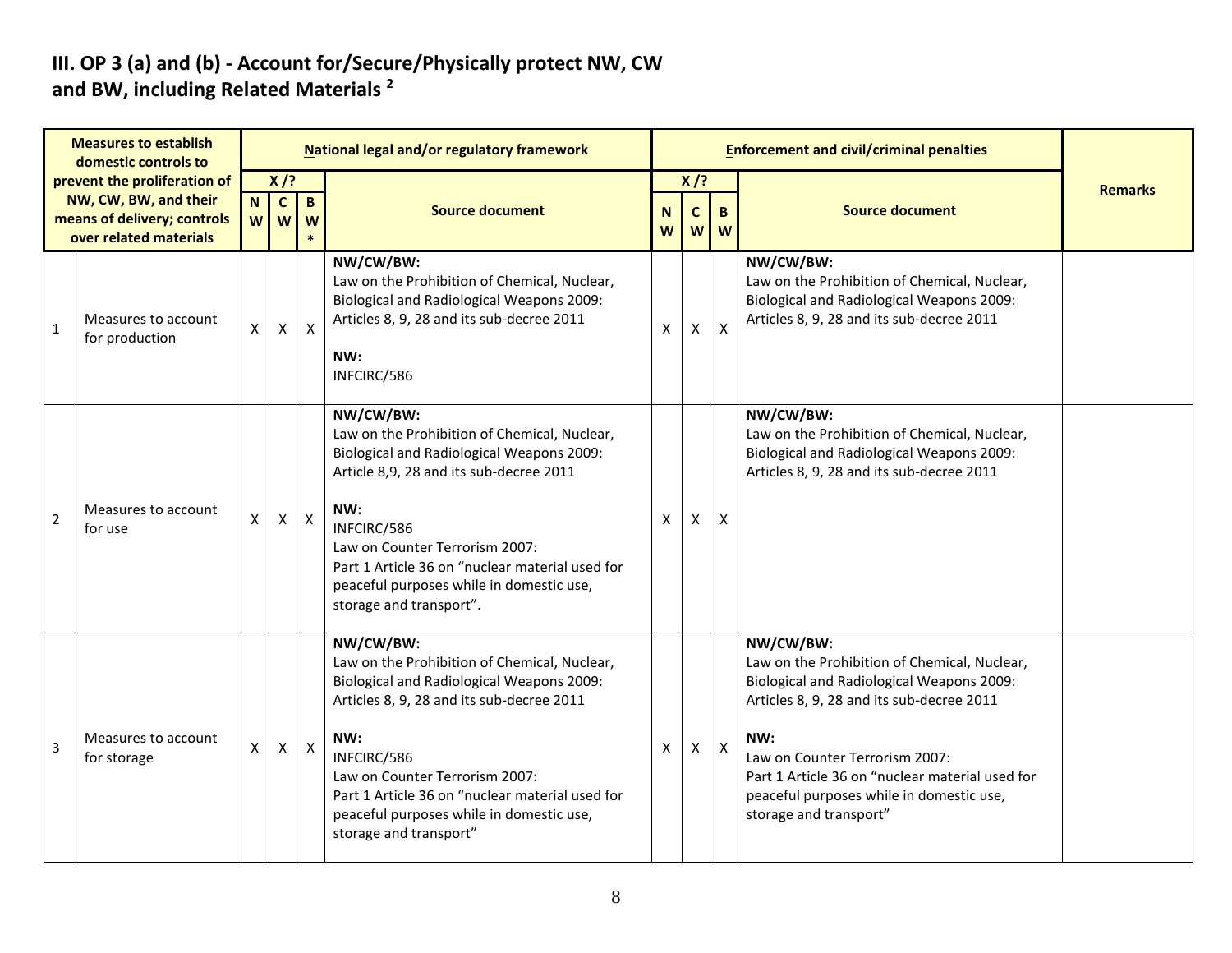| 4 | Measures to account<br>for transport | $\mathsf{X}$ | $\boldsymbol{\mathsf{X}}$ | $\mathsf{X}$ | NW/CW/BW:<br>Law on the Prohibition of Chemical, Nuclear,<br>Biological and Radiological Weapons 2009:<br>Articles 8, 9, 28 and its sub-decree 2011<br>NW:<br>Law on Counter Terrorism 2007:<br>Part 1 Article 36 on "nuclear material used for<br>peaceful purposes while in domestic use,<br>storage and transport", Part 2 Article 38 on | $\times$ | $\mathsf{X}$ | $\mathsf{X}$   | NW/CW/BW:<br>Law on the Prohibition of Chemical, Nuclear,<br>Biological and Radiological Weapons 2009:<br>Articles 8, 9, 28 and its sub-decree 2011<br>NW:<br>Law on Counter Terrorism 2007:<br>Part 1 Article 36 on "nuclear material used for<br>peaceful purposes while in domestic use,<br>storage and transport", Part 2 Article 38 on                                                                                                                                  |  |
|---|--------------------------------------|--------------|---------------------------|--------------|---------------------------------------------------------------------------------------------------------------------------------------------------------------------------------------------------------------------------------------------------------------------------------------------------------------------------------------------|----------|--------------|----------------|------------------------------------------------------------------------------------------------------------------------------------------------------------------------------------------------------------------------------------------------------------------------------------------------------------------------------------------------------------------------------------------------------------------------------------------------------------------------------|--|
|   |                                      |              |                           |              | "Levels of physical protection for nuclear<br>material during international transport" and<br>Article 39 on "Protection of nuclear material<br>during international nuclear transport".                                                                                                                                                     |          |              |                | "Levels of physical protection for nuclear<br>material during international transport" and<br>Article 39"Protection of nuclear material during<br>international nuclear transport"<br>Part 3 Article 39-44 on "Offences relating to the<br>physical protection of nuclear material"                                                                                                                                                                                          |  |
| 5 | Measures to secure<br>production     | N<br>A       |                           | 2            | NW:<br>SQP (Protocol to INFCIRC586)<br>BW:<br>The Law on the Management of Pharmaceuticals<br>1996 as amended in 2007: Chapter III Article 7<br>and 8                                                                                                                                                                                       | N<br>A   |              | $\overline{?}$ | NW:<br>SQP (Protocol to INFCIRC586)<br>BW:<br>The Law on the Management of<br>Pharmaceuticals 1996 as amended in 2007:<br>Chapter III Article 7 and 8                                                                                                                                                                                                                                                                                                                        |  |
| 6 | Measures to secure<br>use            | X            |                           |              | NW:<br>Law on Counter Terrorism 2007:<br>Part 1 Article 36 on "nuclear material used for<br>peaceful purposes while in domestic use,<br>storage and transport"                                                                                                                                                                              | X        |              |                | NW:<br>Law on Counter Terrorism 2007:<br>Part 1 Article 36 on "nuclear material used for<br>peaceful purposes while in domestic use,<br>storage and transport", Part 2 Article 38 on<br>"Levels of physical protection for nuclear<br>material during international transport" and<br>Article 39 "Protection of nuclear material during<br>international nuclear transport"<br>Part 3 Article 39-44 on "Offences relating to the<br>physical protection of nuclear material" |  |
|   | Measures to secure<br>storage        | X            |                           |              | NW:<br>Law on Counter Terrorism 2007:<br>Part 2 Article 38 on "Levels of physical<br>protection for nuclear material during storage"                                                                                                                                                                                                        | X        |              |                | NW:<br>Law on Counter Terrorism 2007:<br>Part 1 Article 36 on "nuclear material used for<br>peaceful purposes while in domestic use,<br>storage and transport", Part 2 Article 38 on<br>"Levels of physical protection for nuclear<br>material during international transport" and                                                                                                                                                                                           |  |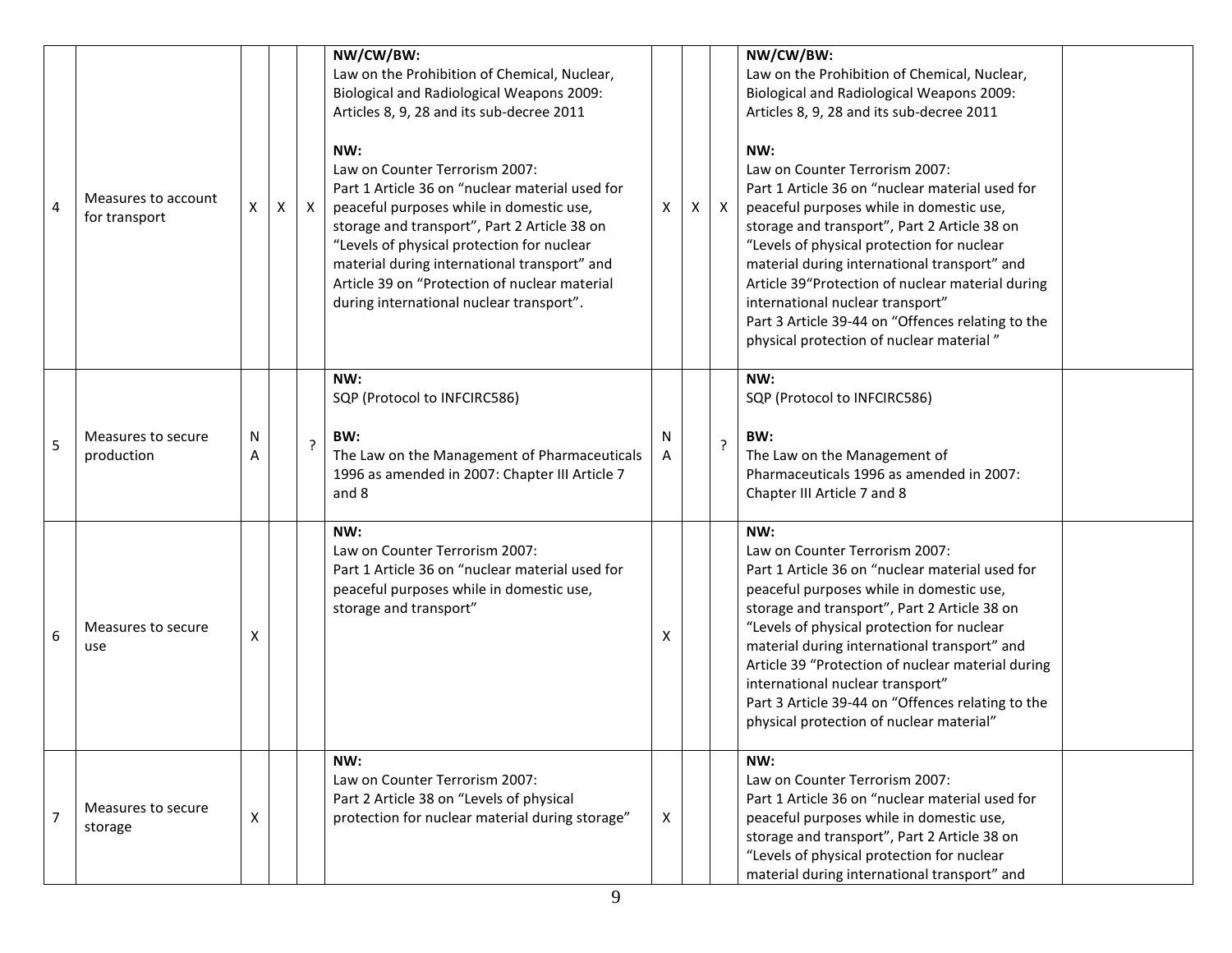|    |                                 |                           |  |                                                                                                                                                                                                                  |   | Article 39 "Protection of nuclear material during<br>international nuclear transport"<br>Part 3 Articles 39-44 on "Offences relating to<br>the physical protection of nuclear material"                                                                                                                                                                                                                                                                                       |
|----|---------------------------------|---------------------------|--|------------------------------------------------------------------------------------------------------------------------------------------------------------------------------------------------------------------|---|-------------------------------------------------------------------------------------------------------------------------------------------------------------------------------------------------------------------------------------------------------------------------------------------------------------------------------------------------------------------------------------------------------------------------------------------------------------------------------|
| 8  | Measures to secure<br>transport | X                         |  | NW:<br>Law on Counter Terrorism 2007:<br>Part 2 Article 38 on "Levels of physical<br>protection for nuclear material during<br>international transport"                                                          | X | NW:<br>Law on Counter Terrorism 2007:<br>Part 1 Article 36 on "nuclear material used for<br>peaceful purposes while in domestic use,<br>storage and transport", Part 2 Article 38 on<br>"Levels of physical protection for nuclear<br>material during international transport" and<br>Article 39 "Protection of nuclear material during<br>international nuclear transport"<br>Part 3 Articles 39-44 on "Offences relating to<br>the physical protection of nuclear material" |
| 9  | Physical protection<br>measures | $\boldsymbol{\mathsf{x}}$ |  | NW:<br>Law on Counter Terrorism 2007:<br>Part 2 Article 38 on "Levels of physical<br>protection for nuclear material during<br>international transport (during storage<br>incidental to international transport) | X | NW:<br>Part 2 Article 38 on "Levels of physical<br>protection for nuclear material during<br>international transport (during storage<br>incidental to international transport)<br>Law on Counter Terrorism 2007<br>Part 5 Article 47 on acts involving nuclear<br>facilities                                                                                                                                                                                                  |
| 10 | <b>Personnel Reliability</b>    |                           |  |                                                                                                                                                                                                                  |   |                                                                                                                                                                                                                                                                                                                                                                                                                                                                               |

2. Related materials: materials, equipment and technology covered by relevant multilateral treaties and arrangements, or included on national control lists, which could be used for the design, development, production or use of nuclear, chemical and biological weapons and their means of delivery.

\* Information required in this section may also be available in the State's Confidence Building Measures report, if submitted to the BWC Implementation Support Unit (online at:

[http://www.unog.ch/80256EE600585943/\(httpPages\)/4FA4DA37A55C7966C12575780055D9E8?OpenDocument\)](http://www.unog.ch/80256EE600585943/(httpPages)/4FA4DA37A55C7966C12575780055D9E8?OpenDocument)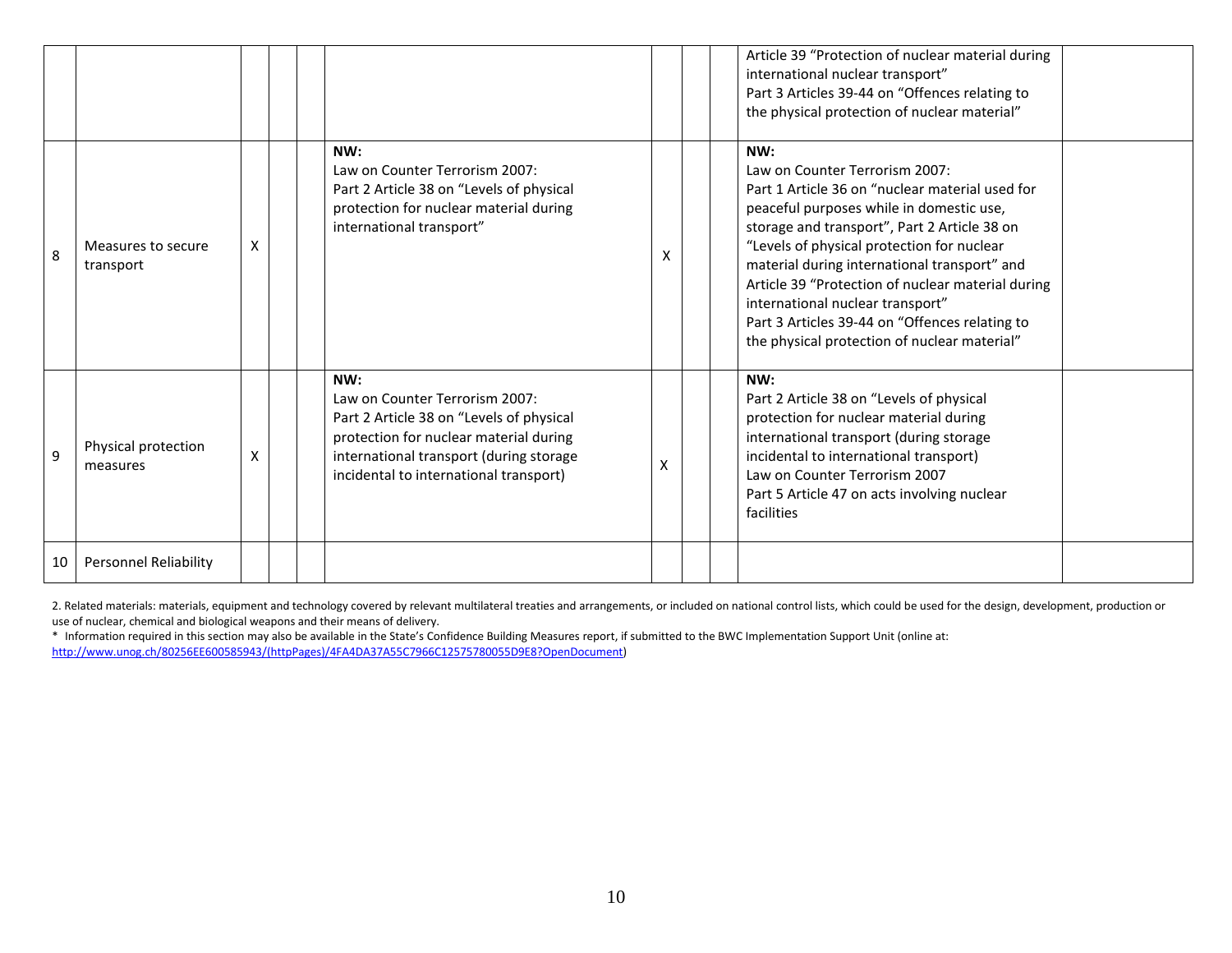#### **IV. OP 3 (a) and (b) - Account for/Secure/Physically protect NW including Related Materials (NW specific)**

|                | <b>Measures to establish</b><br>domestic controls to prevent<br>the proliferation of NW, and<br>their means of delivery;<br>controls over related<br>materials    | Source document                                                                                                                                                                                                                                                                                                                                                                                                        | <b>Remarks</b> |
|----------------|-------------------------------------------------------------------------------------------------------------------------------------------------------------------|------------------------------------------------------------------------------------------------------------------------------------------------------------------------------------------------------------------------------------------------------------------------------------------------------------------------------------------------------------------------------------------------------------------------|----------------|
| $\mathbf{1}$   | National regulatory<br>authority                                                                                                                                  | National Authority for the Prevention of Chemical, Nuclear, Biological and Radiological Weapons (NACW), Ministry of<br>Defence<br>Office of Atomic Energy Technology (under Ministry of Mines and Energy since 2005)<br>National Atomic Energy Agency (via the UN mission)                                                                                                                                             |                |
| 2              | Licensing of nuclear<br>installations/entities/<br>use of materials                                                                                               | Law on the Prohibition of Chemical, Nuclear, Biological and Radiological Weapons 2009: Article 8 on permission of use<br>chemical substance for peaceful purposes involved in the productions of chemical, nuclear biological and radiological<br>weapons shall be prohibited except for chemical, nuclear biological and radiological substance usedwith the permission<br>from competent ministries or institutions. |                |
| $\overline{3}$ | <b>IAEA Safeguards</b><br>Agreements                                                                                                                              | CSA: INFCIRC/586 (in force 17 December 1999 and modified on 16 July 2014 by an agreement by Exchange of letters)<br>Additional Protocol (in force 24 April 2015)<br>A Small Quantities Protocol (SQP) is in force (SQP protocol to CSA), 2005 modified SQP was adopted on 16 July 2014                                                                                                                                 |                |
| 4              | <b>IAEA Code of Conduct</b><br>on Safety and Security<br>of Radioactive Sources                                                                                   |                                                                                                                                                                                                                                                                                                                                                                                                                        |                |
| 5              | Supplementary<br>Guidance on the Import<br>and Export of<br>Radioactive Sources of<br>the Code of Conduct on<br>the Safety and Security<br>of Radioactive Sources | Contact point designated                                                                                                                                                                                                                                                                                                                                                                                               |                |
| 6              | IAEA Incident and<br><b>Trafficking Database</b>                                                                                                                  | Participates                                                                                                                                                                                                                                                                                                                                                                                                           |                |
| 7              | <b>Integrated Nuclear</b><br><b>Security Support Plan</b><br>(INSSP) / International<br><b>Physical Protection</b><br><b>Advisory Service (IPPAS)</b>             | INSSP approved in June 2013                                                                                                                                                                                                                                                                                                                                                                                            |                |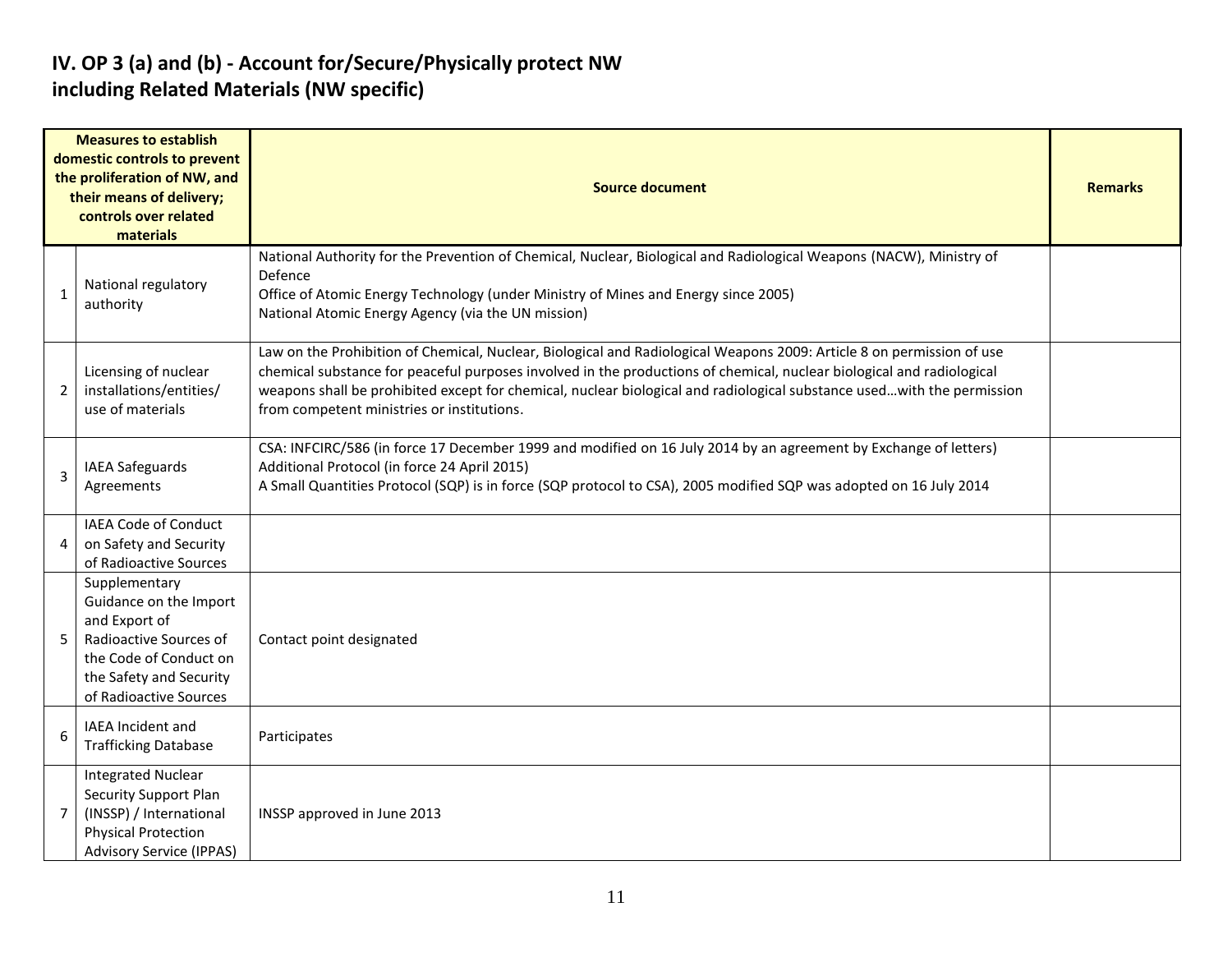|    | Applying the physical<br>protection<br>recommendations in<br>INFCIRC/225/Rev.5            |                                                                                                                                          |  |
|----|-------------------------------------------------------------------------------------------|------------------------------------------------------------------------------------------------------------------------------------------|--|
|    | Other Agreements<br>related to IAEA                                                       | Convention on Early Notification of a Nuclear Accident (CENNA) (5 May 2012)<br>Convention on Nuclear Safety (4 July 2012)                |  |
| 10 | National legislation and<br>regulations related to<br>nuclear material<br>including CPPNM | Law on Counter Terrorism 2007: Chapter 6: Physical Protection of Nuclear Material and Suppression of Acts of Nuclear<br><b>Terrorism</b> |  |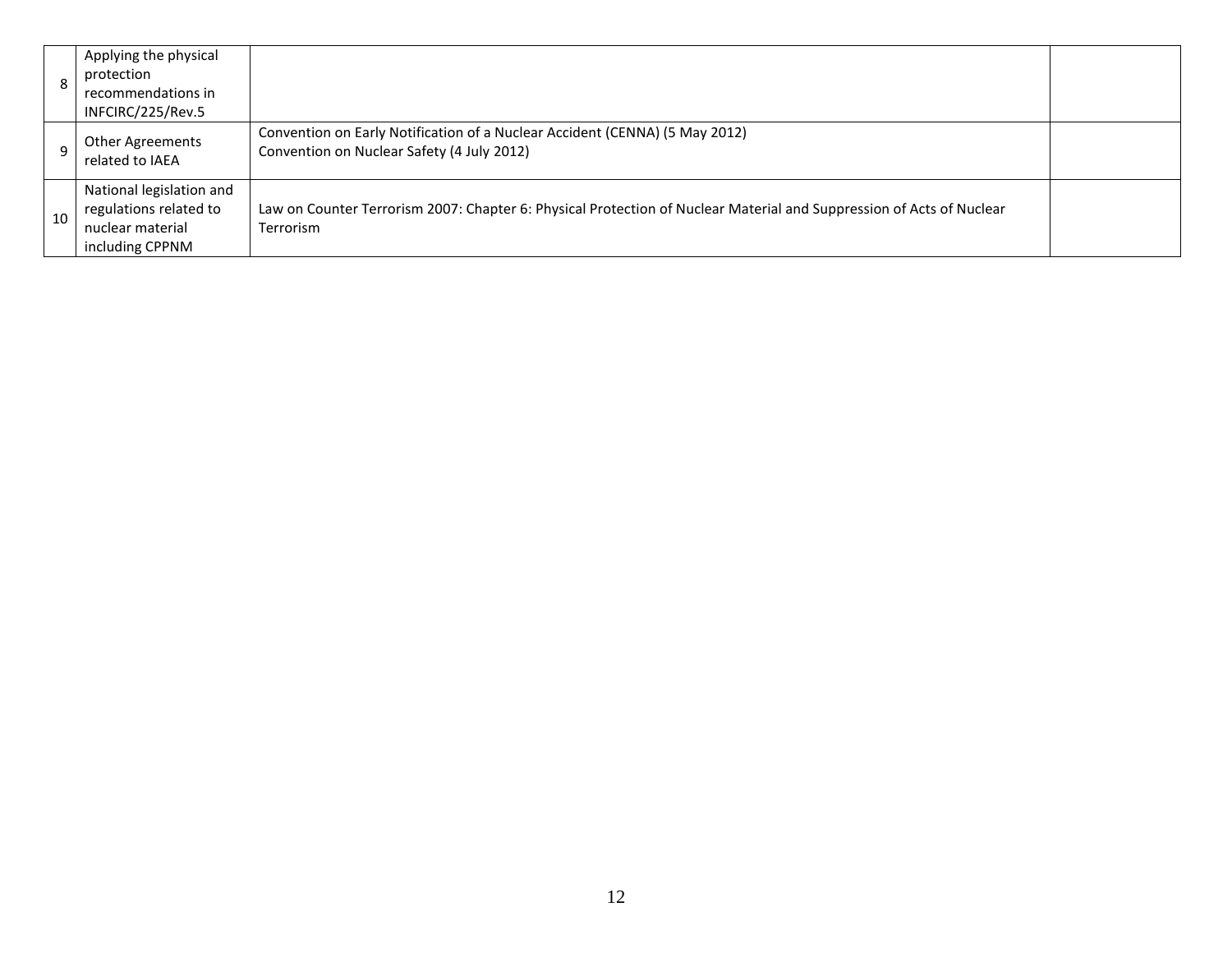#### **V. OP 3 (a) and (b) - Account for/Secure/Physically protect CW including Related Materials (CW specific)**

| <b>Measures to establish</b><br>domestic controls to prevent<br>the proliferation of CW, and<br>their means of delivery;<br>controls over related<br>materials |                                                                                                                     | <b>Source document</b>                                                                                                                                                           |  |  |  |
|----------------------------------------------------------------------------------------------------------------------------------------------------------------|---------------------------------------------------------------------------------------------------------------------|----------------------------------------------------------------------------------------------------------------------------------------------------------------------------------|--|--|--|
|                                                                                                                                                                | National CWC authority                                                                                              | National Authority for the Prevention of Chemical, Nuclear, Biological and Radiological Weapons (NACW), Ministry of<br>Defence                                                   |  |  |  |
| 2                                                                                                                                                              | Licensing/registration of<br>installations/facilities/<br>persons/entities/use/<br>handling of related<br>materials | Law on the Prohibition of Chemical, Nuclear, Biological and Radiological Weapons 2009: Article 8 on permission of use<br>chemical substance for peaceful purposes and Article 28 |  |  |  |
|                                                                                                                                                                | Old or abandoned<br>chemical weapons                                                                                |                                                                                                                                                                                  |  |  |  |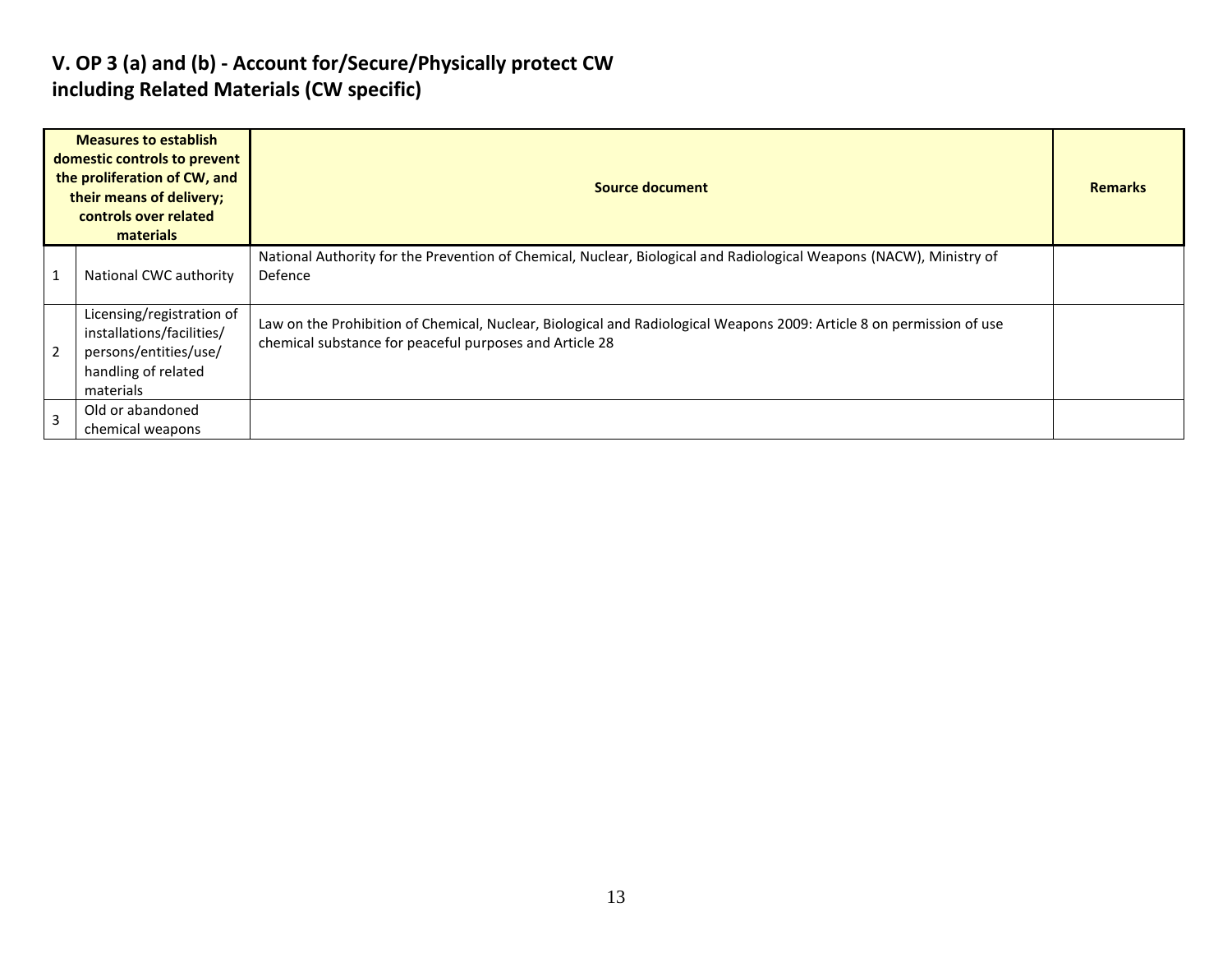#### **VI. OP 3 (a) and (b) - Account for/Secure/Physically protect BW including Related Materials (BW specific)**

| <b>Measures to establish</b><br>domestic controls to prevent<br>the proliferation of BW, their<br>means of delivery; controls<br>over related materials |                                                                                                          | Source document                                                                                                                                                                     |  |  |  |  |  |
|---------------------------------------------------------------------------------------------------------------------------------------------------------|----------------------------------------------------------------------------------------------------------|-------------------------------------------------------------------------------------------------------------------------------------------------------------------------------------|--|--|--|--|--|
|                                                                                                                                                         | Licensing/registration of<br>installations/facilities/<br>persons/entities/use/<br>handling of materials | Law on the Prohibition of Chemical, Nuclear, Biological and Radiological Weapons 2009: Article 8 on permission of use of<br>chemical substance for peaceful purposes and Article 28 |  |  |  |  |  |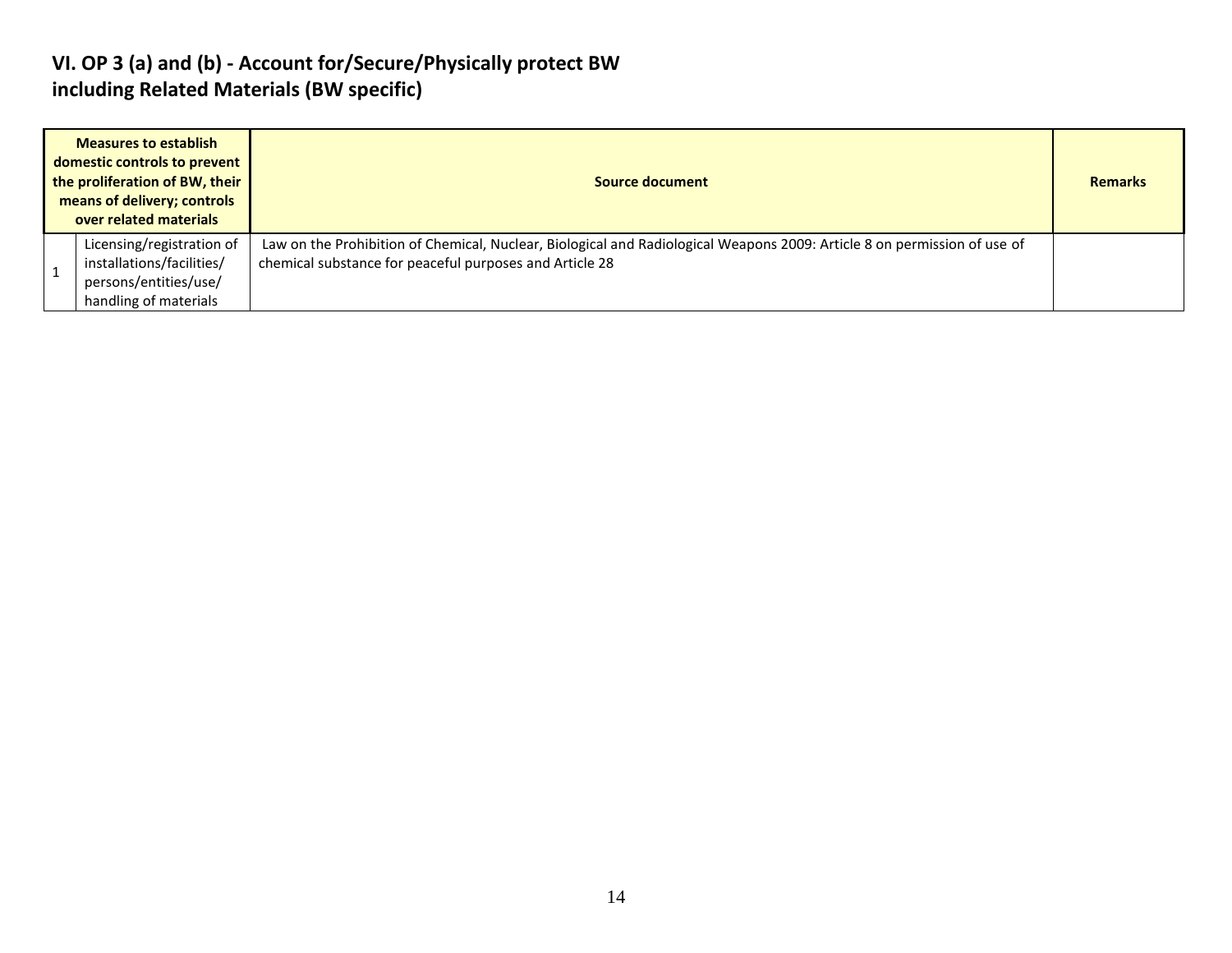#### **VII. OP 3 (c) and (d) and related matters from OP 6 - Controls of NW, CW and BW, including Related Materials**

| <b>Border controls and export</b><br>and trans-shipment controls<br>to prevent the proliferation<br>of nuclear, chemical and<br>biological weapons and their<br>means of delivery including<br>related materials |                                                                                   | <b>National legal framework</b>                       |              |                           |                                                                                                                                                                                                                                                                                                                                                                                         |        |                        | <b>Enforcement and civil/criminal penalties</b> |                                                                                                                                                                                                                           |                |
|------------------------------------------------------------------------------------------------------------------------------------------------------------------------------------------------------------------|-----------------------------------------------------------------------------------|-------------------------------------------------------|--------------|---------------------------|-----------------------------------------------------------------------------------------------------------------------------------------------------------------------------------------------------------------------------------------------------------------------------------------------------------------------------------------------------------------------------------------|--------|------------------------|-------------------------------------------------|---------------------------------------------------------------------------------------------------------------------------------------------------------------------------------------------------------------------------|----------------|
|                                                                                                                                                                                                                  |                                                                                   | $X$ /?<br>$\mathbf c$<br>B<br><b>N</b><br>W<br>W<br>W |              |                           | <b>Source document</b>                                                                                                                                                                                                                                                                                                                                                                  | N<br>W | $X$ /?<br>$\mathbf{C}$ | B<br>ww                                         | <b>Source document</b>                                                                                                                                                                                                    | <b>Remarks</b> |
| $\mathbf{1}$                                                                                                                                                                                                     | Border control to<br>detect, deter, prevent<br>and combat illicit<br>trafficking  | X                                                     | $\mathsf{x}$ | $\mathsf{x}$              | NW/CW/BW:<br>Cambodian Law on Customs 10 July 2007<br>Chapter X on Powers and Obligations<br>Sub-Decree No. 64, issued in mid-2001,<br>contained measures to rationalise the<br>presence of government agencies at border<br>checkpoints.<br>BW:<br>Law on the Management of Pharmaceuticals<br>17 June 1996<br>Sub-Decree on Phytosanitary Inspection of<br>2003: Articles 5, 9 and 10 | X      | X.                     | $\boldsymbol{X}$                                | NW/CW/BW:<br>Cambodian Law on Customs, Art. 72-77<br>BW:<br>Management of Pharmaceuticals 17 June 1996,<br>Articles 10-13<br>Sub-Decree on Phytosanitary Inspection of<br>2003, Articles 32-36                            |                |
| $\overline{2}$                                                                                                                                                                                                   | Law enforcement to<br>detect, deter, prevent<br>and combat illicit<br>trafficking | X                                                     | X            | $\boldsymbol{\mathsf{X}}$ | NW/CW/BW:<br>Law on the Prohibition of Chemical, Nuclear,<br><b>Biological and Radiological Weapons 2009:</b><br>Article 5,6 and 10 on National Authority and<br>its official functions<br>Cambodian Law on Customs, Articles 4 and 56-<br>71                                                                                                                                           | X      | X.                     | $\mathsf{X}$                                    | NW/CW/BW:<br>National Authority for the Prevention of<br>Chemical, Nuclear, Biological and Radiological<br>Weapons (NACW), Ministry of Defence<br>Customs and Excise Department of the<br>Ministry of Economy and Finance |                |
| 3                                                                                                                                                                                                                | Border control detection<br>measures                                              | X                                                     |              |                           | NW:<br>Mega ports initiative<br><b>Container Control Programme</b><br>(PRD, RID)                                                                                                                                                                                                                                                                                                        | X      |                        |                                                 | NW:<br>Mega ports initiative<br><b>Container Control Programme</b><br>(PRD, RID)                                                                                                                                          |                |
| 4                                                                                                                                                                                                                | Control of brokering                                                              |                                                       |              |                           |                                                                                                                                                                                                                                                                                                                                                                                         |        |                        |                                                 |                                                                                                                                                                                                                           |                |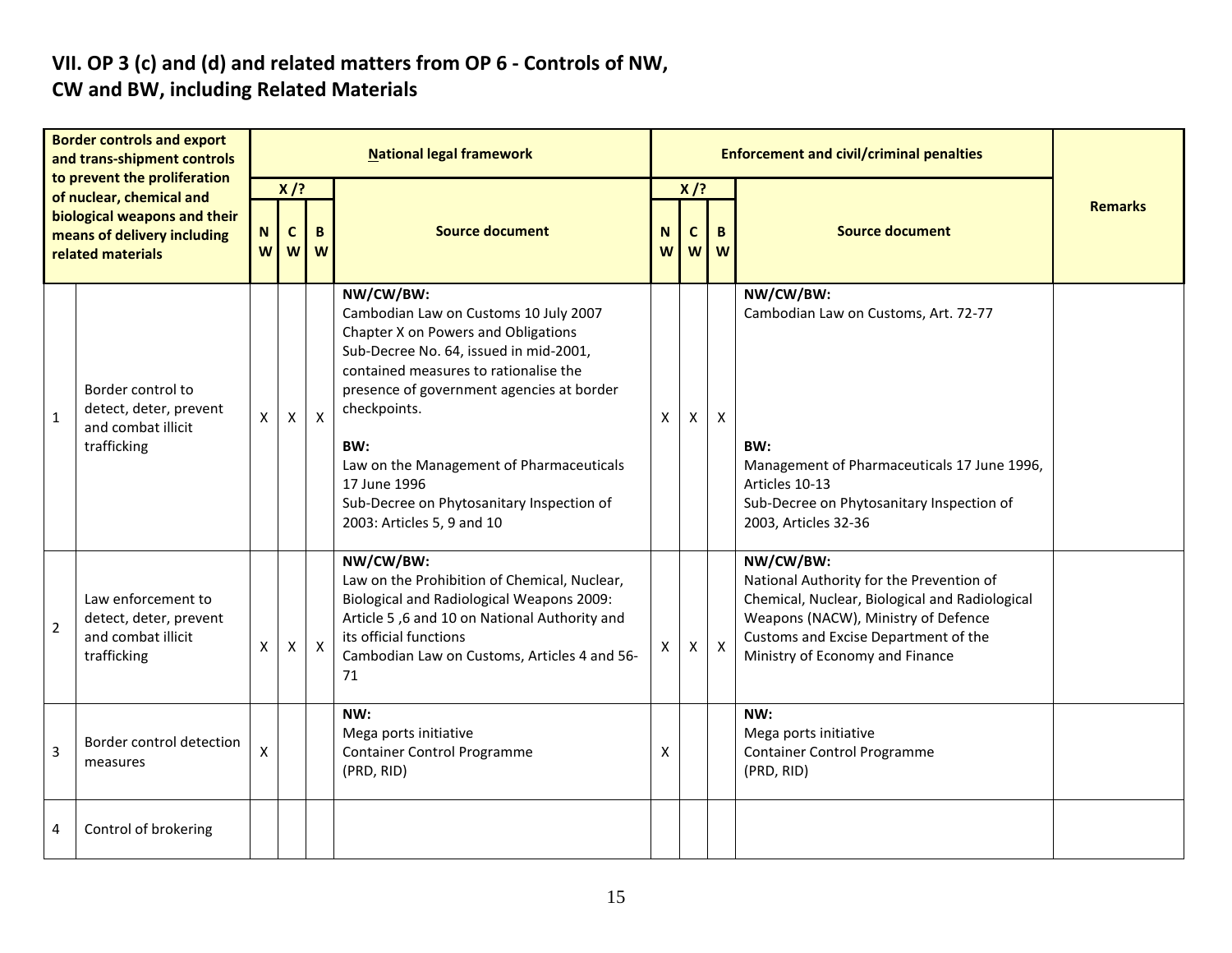| 5 | Export control<br>legislation in place                     | Χ | Χ | $\mathsf{X}$ | NW/CW/BW:<br>Cambodian Law on Customs, Articles 8, 16-17<br>Law on the Management of Weapons,<br>Explosives and Ammunition 2005: Article 2 on<br>exportation and Chapter 3 Article 18 on export.<br>Law on the Prohibition of Chemical, Nuclear,<br>Biological and Radiological Weapons 2009:<br>Article 8,9, 28 and its sub-decree 2011<br>NW:<br>Law on Counter Terrorism Part 3 Article 39<br>BW:<br>Sub-Decree on Phytosanitary Inspection of<br>2003, Chapter V Plant Quarantine for Export,<br>Articles 24-26<br>The Law on the Management of<br>Pharmaceuticals 1996: Article 6 and 8 | х | ? | $\cdot$      | NW/CW/BW:<br>Cambodian Law on Customs, Chapter V<br>Law on the Management of Weapons,<br>Explosives and Ammunition of 2005, Articles<br>19-24<br>Law on the Prohibition of Chemical, Nuclear,<br><b>Biological and Radiological Weapons 2009:</b><br>Article 8,9, 28 and its sub-decree 2011<br>NW:<br>Law on Counter Terrorism Part 3 Article 39<br>BW:<br>Sub-Decree on Phytosanitary Inspection of<br>2003, Articles 32-36<br>The Law on the Management of<br>Pharmaceuticals 17 June 1996, Articles 10-13 |  |
|---|------------------------------------------------------------|---|---|--------------|----------------------------------------------------------------------------------------------------------------------------------------------------------------------------------------------------------------------------------------------------------------------------------------------------------------------------------------------------------------------------------------------------------------------------------------------------------------------------------------------------------------------------------------------------------------------------------------------|---|---|--------------|---------------------------------------------------------------------------------------------------------------------------------------------------------------------------------------------------------------------------------------------------------------------------------------------------------------------------------------------------------------------------------------------------------------------------------------------------------------------------------------------------------------|--|
| 6 | Licensing provisions and<br>Authority                      | x | X | $\mathsf{X}$ | NW/CW/BW:<br>Law on the Prohibition of Chemical, Nuclear,<br>Biological and Radiological Weapons 2009:<br>Chapter II (Article 5-6) on the National<br>Authority for the Prevention of Chemical,<br>Nuclear, Biological and Radiological Weapons<br>Article 8 on permission of use for peaceful<br>purposes                                                                                                                                                                                                                                                                                   | X | X | $\mathsf{x}$ | NW/CW/BW:<br>Law on the Prohibition of Chemical, Nuclear,<br>Biological and Radiological Weapons 2009:<br>Article 28<br>National Authority for the Prevention of<br>Chemical, Nuclear, Biological and Radiological<br>Weapons (NACW)                                                                                                                                                                                                                                                                          |  |
| 7 | Control lists of<br>materials, equipment<br>and technology | X | X | Χ            | NW/CW/BW:<br>Law on the Prohibition of Chemical, Nuclear,<br>Biological and Radiological Weapons 2009:<br>Article 9 on Chemical substance and its sub-<br>decree in 2011<br>Regulations on Prohibited and Restricted<br>Goods in Importation and Exportation of 2007                                                                                                                                                                                                                                                                                                                         | X | X | ŗ            | NW/CW/BW:<br>Law on the Prohibition of Chemical, Nuclear,<br><b>Biological and Radiological Weapons 2009:</b><br>Article 9 on Chemical substance and its sub-<br>decree in 2011<br>NW:<br>List of Prohibited and Restricted Goods in<br>Importation and Exportation of 2007, Annex 1<br>to Ankurat No. 209: Heavy Water, Nuclear<br>Reactors, Uranium, etc.                                                                                                                                                   |  |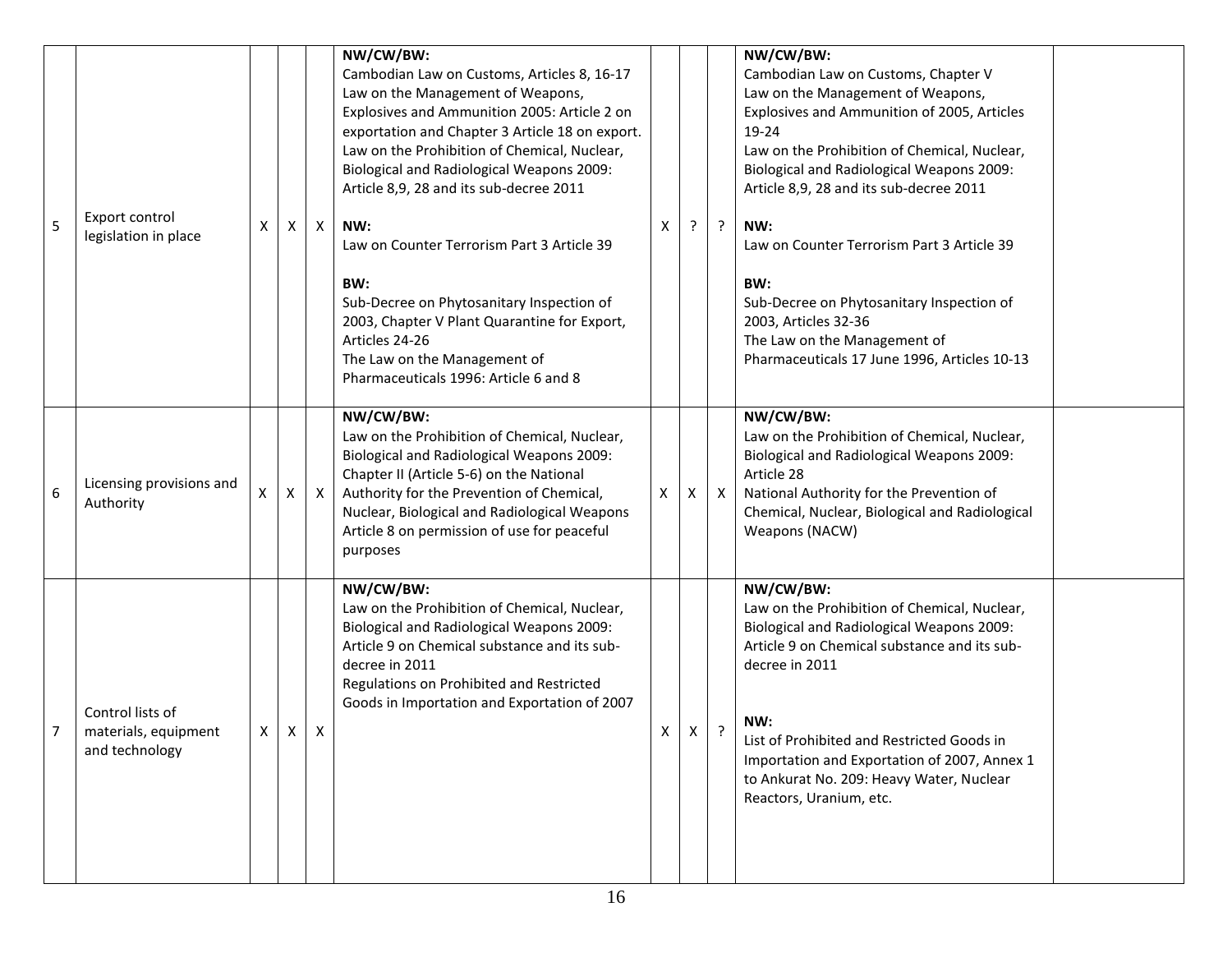|       |                                                                                                                                        |   |   |         |                                                                                                                                                                                                                                                                          |         |   |         | CW/BW:<br>List of Prohibited and Restricted Goods in<br>Importation and Exportation of 2007, Annex 1<br>to Ankurat No. 209                                                                                                                                                                               |
|-------|----------------------------------------------------------------------------------------------------------------------------------------|---|---|---------|--------------------------------------------------------------------------------------------------------------------------------------------------------------------------------------------------------------------------------------------------------------------------|---------|---|---------|----------------------------------------------------------------------------------------------------------------------------------------------------------------------------------------------------------------------------------------------------------------------------------------------------------|
| 8     | Intangible technology<br>transfers                                                                                                     |   |   |         |                                                                                                                                                                                                                                                                          |         |   |         |                                                                                                                                                                                                                                                                                                          |
| $9\,$ | Inclusion of means of<br>delivery                                                                                                      |   |   |         |                                                                                                                                                                                                                                                                          |         |   |         |                                                                                                                                                                                                                                                                                                          |
| 10    | End-user controls                                                                                                                      |   |   |         |                                                                                                                                                                                                                                                                          |         |   |         |                                                                                                                                                                                                                                                                                                          |
| 11    | Catch all clause                                                                                                                       |   |   |         |                                                                                                                                                                                                                                                                          |         |   |         |                                                                                                                                                                                                                                                                                                          |
| 12    | Transit control                                                                                                                        | ŗ | X | $\cdot$ | NW/CW/BW:<br>Law on The Management of Weapons,<br>Explosives and Ammunition 2005: Article 2 on<br>transit<br>Regulations on Customs Transit of 2008<br>BW:<br>Sub-Decree on Phytosanitary Inspection 2003:<br>Chapter VI Plant Quarantine for Transit,<br>Articles 27-29 | $\cdot$ | ? | $\cdot$ | NW/CW/BW:<br>Regulations on Customs Transit of 2008<br>Law on The Management of Weapons,<br>Explosives and Ammunition of 2005, Articles<br>19-24<br>BW:<br>Law on the Management of Pharmaceuticals<br>17 June 1996, Articles 10-13<br>Sub-Decree on Phytosanitary Inspection of<br>2003, Articles 32-36 |
| 13    | Trans-shipment control                                                                                                                 |   |   |         |                                                                                                                                                                                                                                                                          |         |   |         |                                                                                                                                                                                                                                                                                                          |
| 14    | Re-export control                                                                                                                      |   |   |         |                                                                                                                                                                                                                                                                          |         |   |         |                                                                                                                                                                                                                                                                                                          |
| 15    | Control over financing of<br>exports/transhipments<br>that would contribute to<br>proliferation                                        |   |   |         |                                                                                                                                                                                                                                                                          |         |   |         |                                                                                                                                                                                                                                                                                                          |
| 16    | Control over services<br>related to exports/<br>transhipments that<br>would contribute to<br>proliferation including<br>transportation | ? | ? | ?       | NW/CW/BW:<br>Cambodian Law on Customs, Article 16                                                                                                                                                                                                                        | $\cdot$ |   | $\cdot$ | NW/CW/BW:<br>Cambodian Law on Customs, Articles 72-77<br>NW:<br>Law on The Management of Weapons,<br>Explosives and Ammunition of 2005, Articles<br>19-24<br>Cambodian Law on Customs, Articles 72-77                                                                                                    |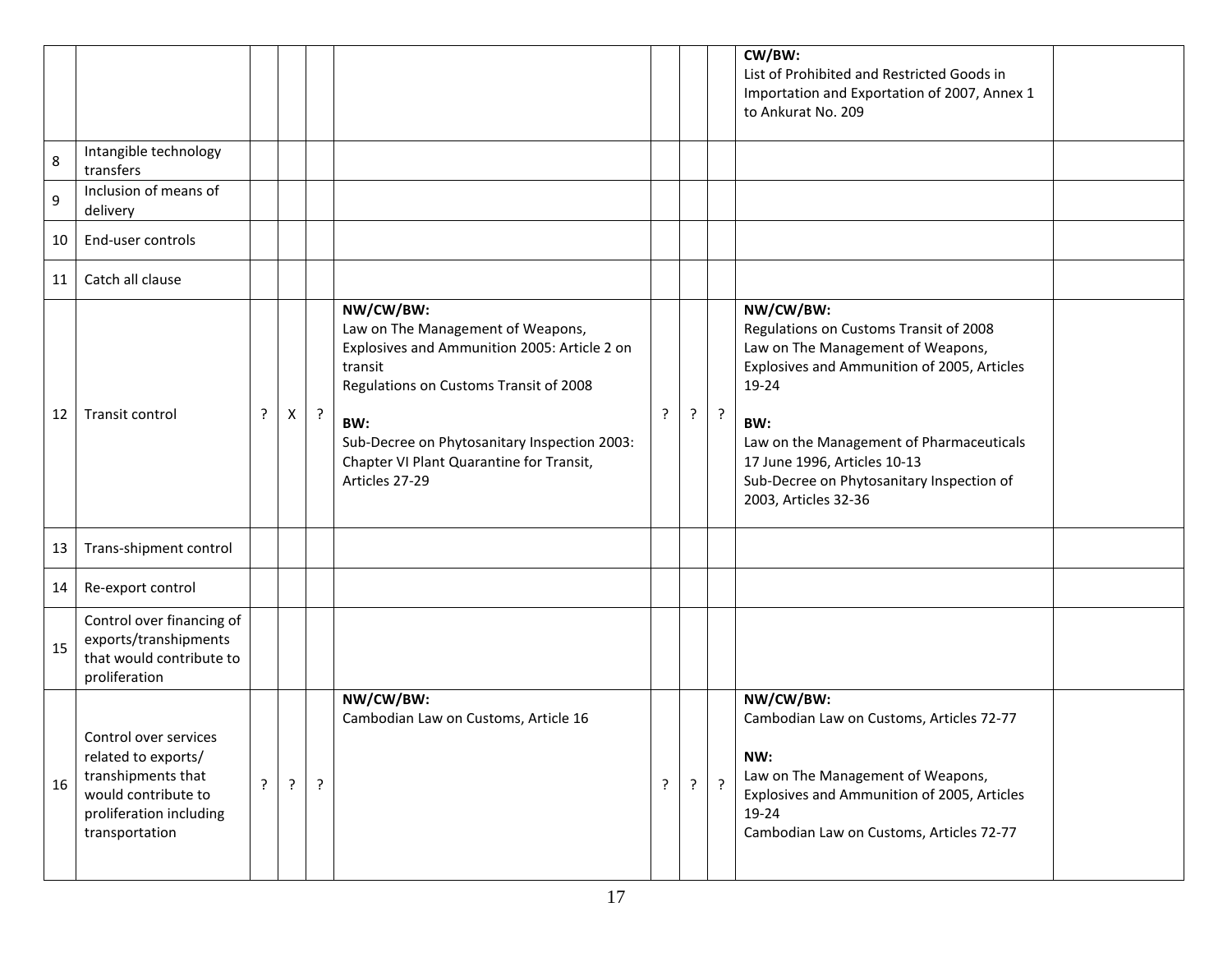|  | BW:<br>Sub-Decree on Phytosanitary Inspection 2003:<br>Article 8 |  | BW:<br>Law on The Management of Weapons,<br>Explosives and Ammunition of 2005, Articles<br>19-24<br>Sub-Decree on Phytosanitary Inspection of<br>2003, Articles 32-36 |  |
|--|------------------------------------------------------------------|--|-----------------------------------------------------------------------------------------------------------------------------------------------------------------------|--|
|  |                                                                  |  |                                                                                                                                                                       |  |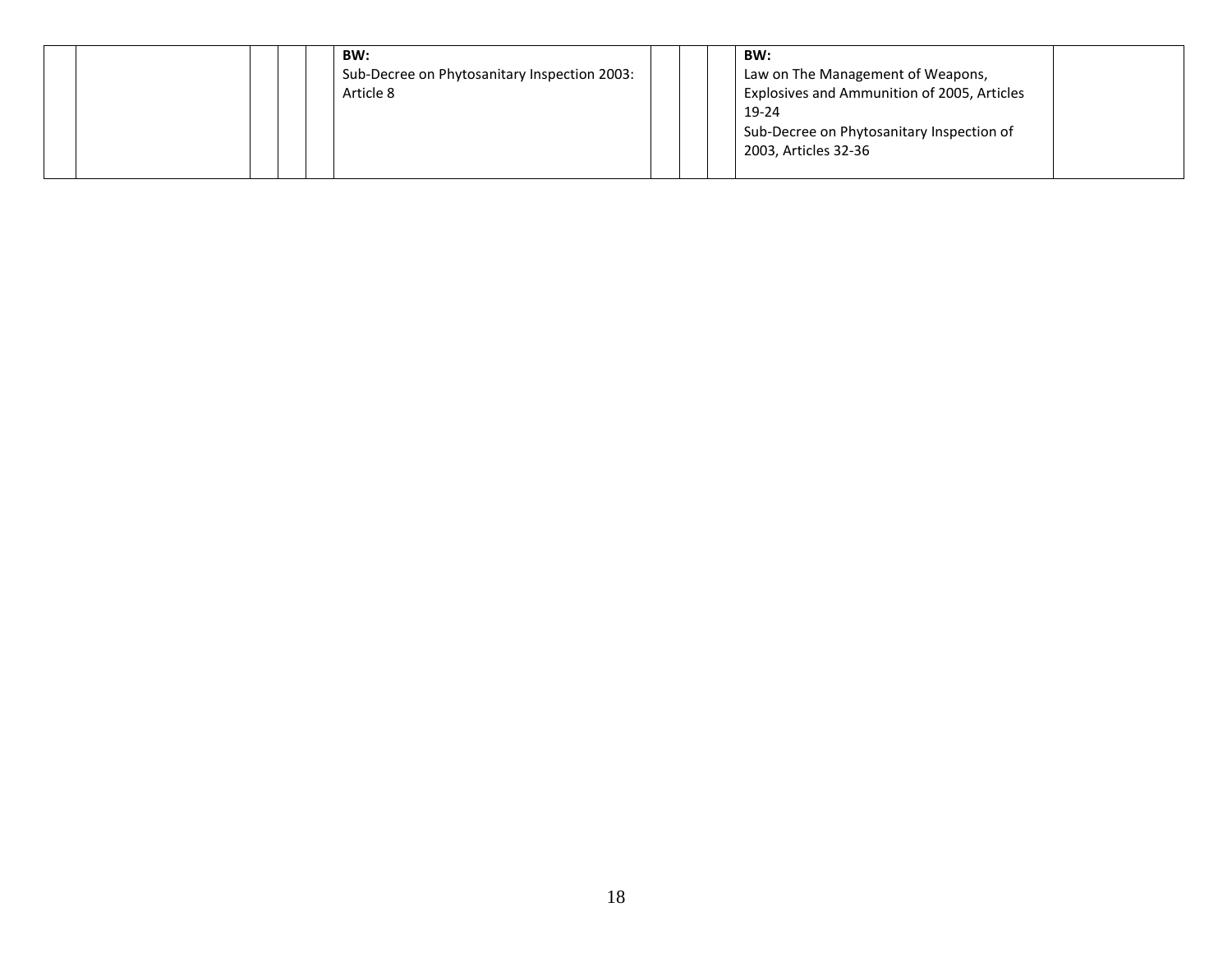| 1                       | Assistance offered                                                |                                                                                                                                                                                                                                                                                                                                                                                                                                                                                                                                                                                                        |
|-------------------------|-------------------------------------------------------------------|--------------------------------------------------------------------------------------------------------------------------------------------------------------------------------------------------------------------------------------------------------------------------------------------------------------------------------------------------------------------------------------------------------------------------------------------------------------------------------------------------------------------------------------------------------------------------------------------------------|
| $\overline{2}$          | Assistance Point of<br>Contact (for assistance<br>providers only) |                                                                                                                                                                                                                                                                                                                                                                                                                                                                                                                                                                                                        |
| 3                       | Assistance requested                                              | Assistance requested in CW area from OPCW:<br>Legislative assistance and assistance in setting up a national authority,<br>Training of Cambodian officials (incl. analyses and verification of chemicals),<br>Equipment for inspection stations                                                                                                                                                                                                                                                                                                                                                        |
| $\overline{\mathbf{A}}$ | Action taken to work<br>with and inform industry                  | CWC National Awareness Workshops, March 2008 and December 2005<br>In addition, the Customs and Excise Department frequently provided legislation and regulations to the 30-50 largest importers to up-date them<br>on legal developments and they expected the new Law on Customs would receive extensive publicity through seminars, publications, and other<br>information sources such as the departmental web-page                                                                                                                                                                                 |
| 5                       | Action taken to work<br>with and inform the<br>public             | Law on the Prohibition of Chemical, Nuclear, Biological and Radiological Weapons 2009: Article 18 on Education<br>Decrees, sub-Decrees and Prakas affecting international trade would be published in the Official Journal.                                                                                                                                                                                                                                                                                                                                                                            |
| 6                       | Point of Contact                                                  | <b>General Nara Phorn</b><br>(Secretary General of Secretariat of National Authority of Chemical Weapons, Ministry of National Defense)<br>Tel: +855-977-666-666<br>Email: phnara@nacw.gov.kh, secretariat@nacw.gov.kh<br>Major General Channa Oeur<br>(Deputy Secretary General of Secretariat of National Authority of Chemical Weapons, Ministry of National Defense)<br>Tel: +855-769-915-555<br>Email: oeur.channa@gmail.com<br>Mr. Vansopanha Lek<br>(Director of Department of Science and Technology, Ministry of Mines and Energy)<br>Tel: +855-77-412-432<br>Email: lek.vansopanha@gmail.com |